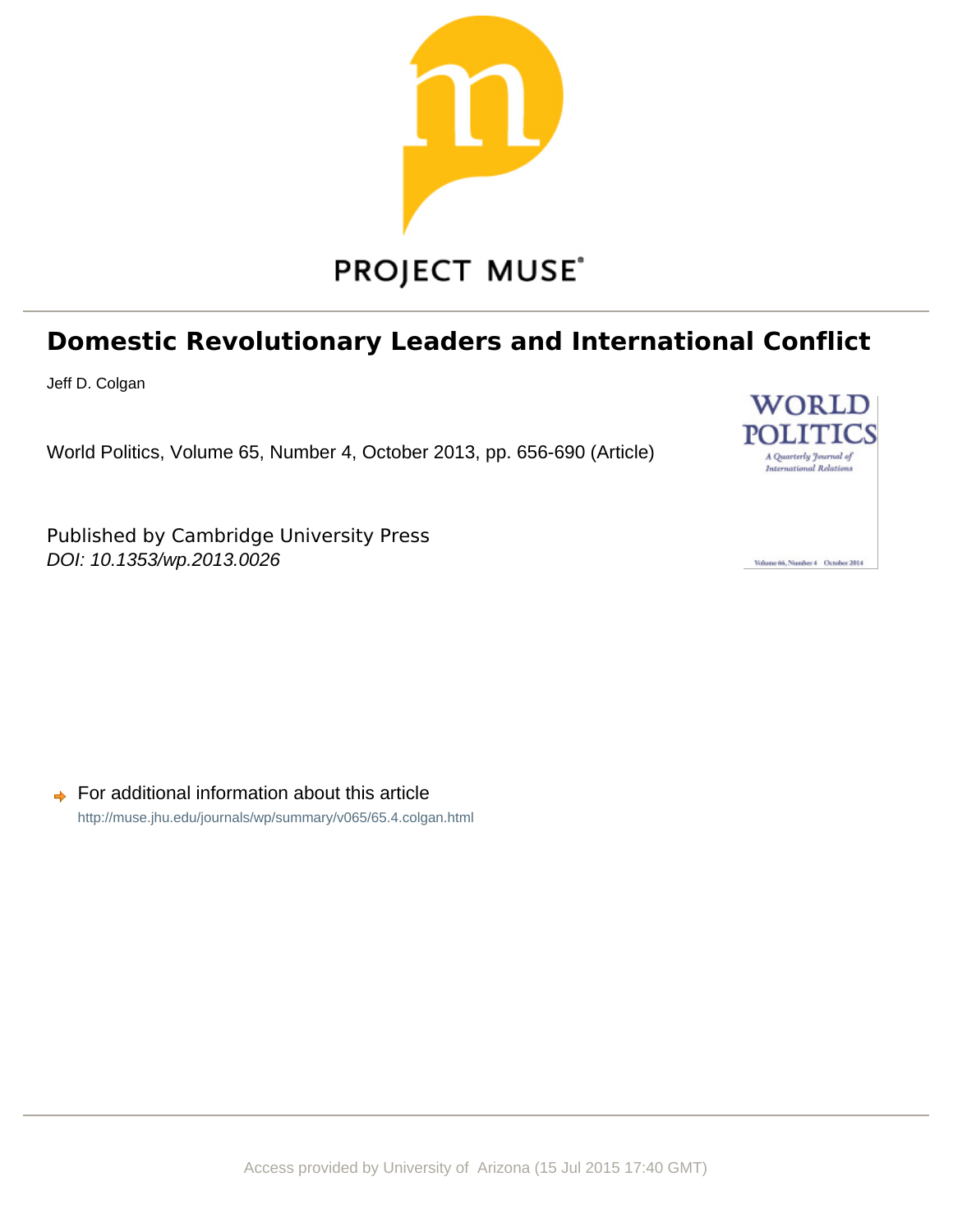# Domestic Revolutionary Leaders and International CONFLICT

## By JEFF D. COLGAN\*

THERE is a strong scholarly consensus that domestic revolutions create conditions ripe for international conflict.1 Traditionally scholars have treated revolutions as events that are followed by a period of time during which international conflict is more likely. Yet some states experience significant international conflict only during and in the immediate aftermath of a revolution, whereas others continue to engage in conflict for many years afterward. For example, revolutions in Egypt (1952), Cuba (1958), and Iraq (1968) led to a series of wars and international conflicts that continued for twenty or more years, whereas revolutions in Nicaragua (1979) and Cambodia (1975) led to a burst of international conflict that finished relatively quickly. What explains the persistence of conflict for some but not all revolutionary states?

This article seeks to answer that question by differentiating, both theoretically and empirically, the concept of revolutionary leaders from that of revolutions as events. To that end, I build on a growing body of recent studies suggesting the importance of leadership types and leader attributes for international relations.<sup>2</sup> I show that existing theories linking revolution to international conflict underemphasize an important mechanism through which revolution leads to conflict: by "selecting" conflict-prone leaders through the dynamics of revolutionary politics. Specifically, I argue that revolutionary politics allows leaders with certain characteristics—including high risk tolerance and

<sup>\*</sup>I thank Sarah Bush, Jessica Green, Michael Horowitz, Margaret Peters, Elizabeth Saunders, Jordan Tama, Inken von Borzyskowski, and Jessica Weeks for their comments on earlier drafts of this article. I thank Laina Stuebner for research assistance and the Woodrow Wilson International Center for Scholars and American University's School of International Service for support.

<sup>1</sup> Walt 1996; Maoz 1996; Gurr 1988; Skocpol 1988; Goldstone 1997.

<sup>2</sup> Chiozza and Goemans 2004; Chiozza and Goemans 2011; Rosen 2007; Weeks 2008; Weeks 2012; Horowitz and Stam forthcoming; Saunders 2011; Croco 2011.

*World Politics* 65, no. 4 (October 2013), 656–90 Copyright © 2013 Trustees of Princeton University doi: 10.1017/S004388711300021X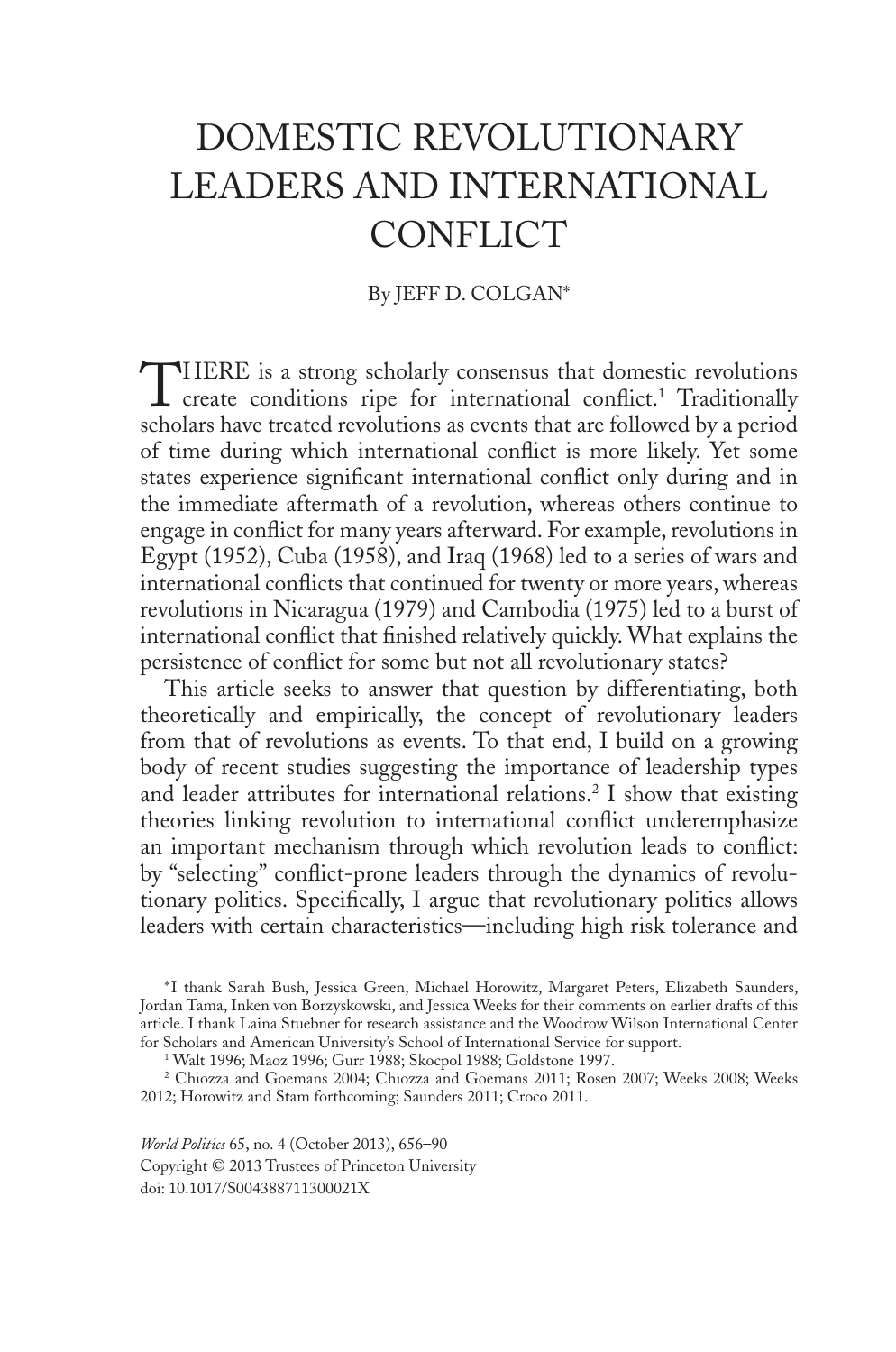strong political ambition to alter the status quo—to obtain executive office because individuals without these characteristics generally do not succeed in leading revolutions. Weak political and legal constraints in the postrevolutionary regime amplify the salience of leaders' characteristics. Having obtained power, revolutionary leaders have aggressive preferences that make their states more likely than nonrevolutionary states to instigate international conflict.

I then test the theory empirically, using a newly developed data set designed specifically to identify revolutionary leaders, thereby overcoming some of the limitations in existing research on revolutions and conflict. I find that the elevated propensity for conflict characteristic of revolutionary states exists for as long as the original revolutionary leader(s) is in power, whether for five years or twenty-five years, but disappears once the leader is no longer in power. The evidence thus reveals that much of the effect of revolutions is contingent on the leader, rather than on a temporary disruption in international relationships that fades over time.

This article therefore makes three contributions. First, it establishes empirically that revolutionary leaders are indeed conflict prone. States led by revolutionary leaders are on average almost three times as likely to instigate a militarized interstate dispute (MID) as states led by nonrevolutionary leaders. This suggests that it is not just "which way out" (that is, leaders' posttenure fate) that matters for leaders' in-office behavior;<sup>3</sup> "which way in" (to office) is also critical.<sup>4</sup> Second, I show that differentiating among the possible causal mechanisms linking revolution to war sheds light on unresolved questions, such as whether revolutionary states are conflict prone primarily because they instigate conflicts or because they are particularly vulnerable to attack by other states. Finally, the article contributes broadly to the study of international conflict by illustrating how the concept of revolutionary leaders can easily be integrated into quantitative studies of conflict to avoid a potential omitted variable bias.

One striking result of the analysis is that it shows that the effect of revolutionary leaders on conflict propensity is quite large. It is therefore surprising that revolutionary leaders have not received more attention in the scholarly study of international conflict, especially in quantitative

<sup>3</sup> Goemans 2008; Chiozza and Goemans 2011.

<sup>4</sup> The "which way in" argument has been made before, although not in the form found in this article. Russett 1993 argued, for example, that the democratic peace can be explained in part by the method leaders use to attain power domestically, which affects the norms they externalize on the international stage. However, Rousseau 2005 tested Russett's proposition and found little supporting evidence.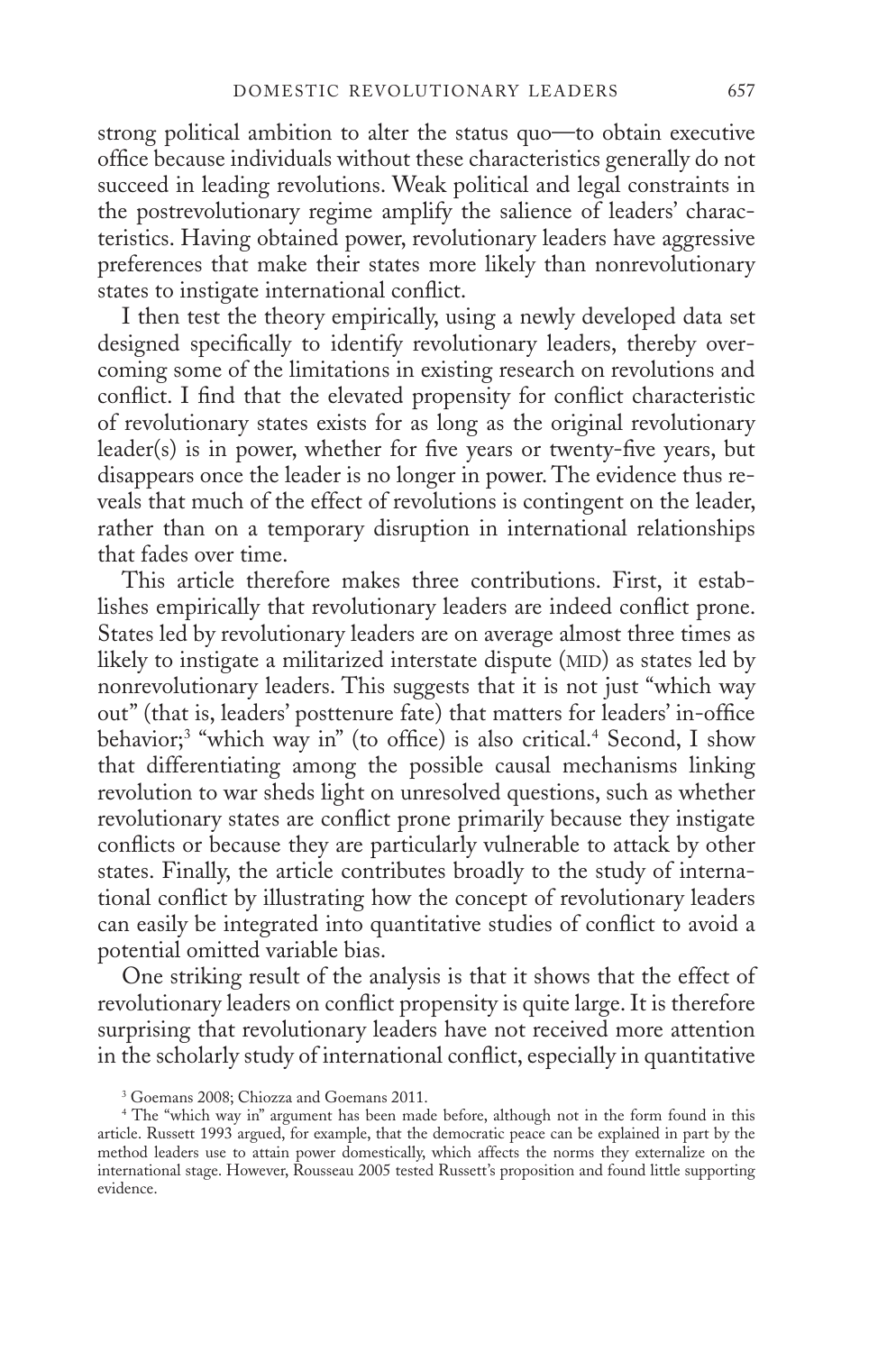analyses. Yet until now, there has not been a well-defined empirical data set to identify revolutionary governments, making it difficult to incorporate them into standard models of international conflict.

The article is structured as follows. I begin by providing definitions for key concepts. Second, I review the literature, highlighting the areas of scholarly agreement and disagreement about the relationship between revolution and international conflict. Third, I theorize the role of revolutionary leaders in instigating international conflict, suggesting that such leaders are more risk tolerant and ambitious than nonrevolutionary leaders. The fourth section provides a brief description of the new data set of revolutionary leaders. Next, I conduct both monadic and dyadic analyses to show that there is indeed a strong correlation between revolutionary leaders and militarized interstate disputes (MIDs). The evidence also suggests that this correlation lasts throughout a revolutionary leader's tenure in office but rapidly disappears once such a leader leaves office—an entirely new finding that departs from existing research. The final section concludes.

#### **DEFINITION**

This article defines a revolutionary leader as one who transforms the existing social, political, and economic relationships of the state by overthrowing or rejecting the principal existing institutions of society.5 Revolutions are distinct from other events such as coups, assassinations, and revolts (although these events could be a component of a revolution), because revolutions result in substantial transformations of social, economic, and political life. A revolutionary state or government is simply a state/government where a revolutionary leader is currently in power. These definitions are similar to those provided by Walt, Huntington, and others.<sup>6</sup> However, not all scholars define revolution in the same way. Skocpol, for instance, focuses on rare "social revolutions." The definition used in this article lies between Skocpol's "social revolution" and the broader concept that she calls "political revolution," because while revolutionary governments are not necessarily accompanied by a major class conflict, they do transform social and/or economic structures and practices in addition to political structures and practices.7 A more detailed empirical operationalization is given below.

<sup>&</sup>lt;sup>5</sup> This definition is consistent with Colgan 2010; and Colgan 2013a.

<sup>6</sup> Walt 1996; Huntington 1968; Maoz 1996; Goldstone 1993; Goldstone 1998; Goldstone 2001; Snyder 1999.

<sup>7</sup> Skocpol 1979, 4.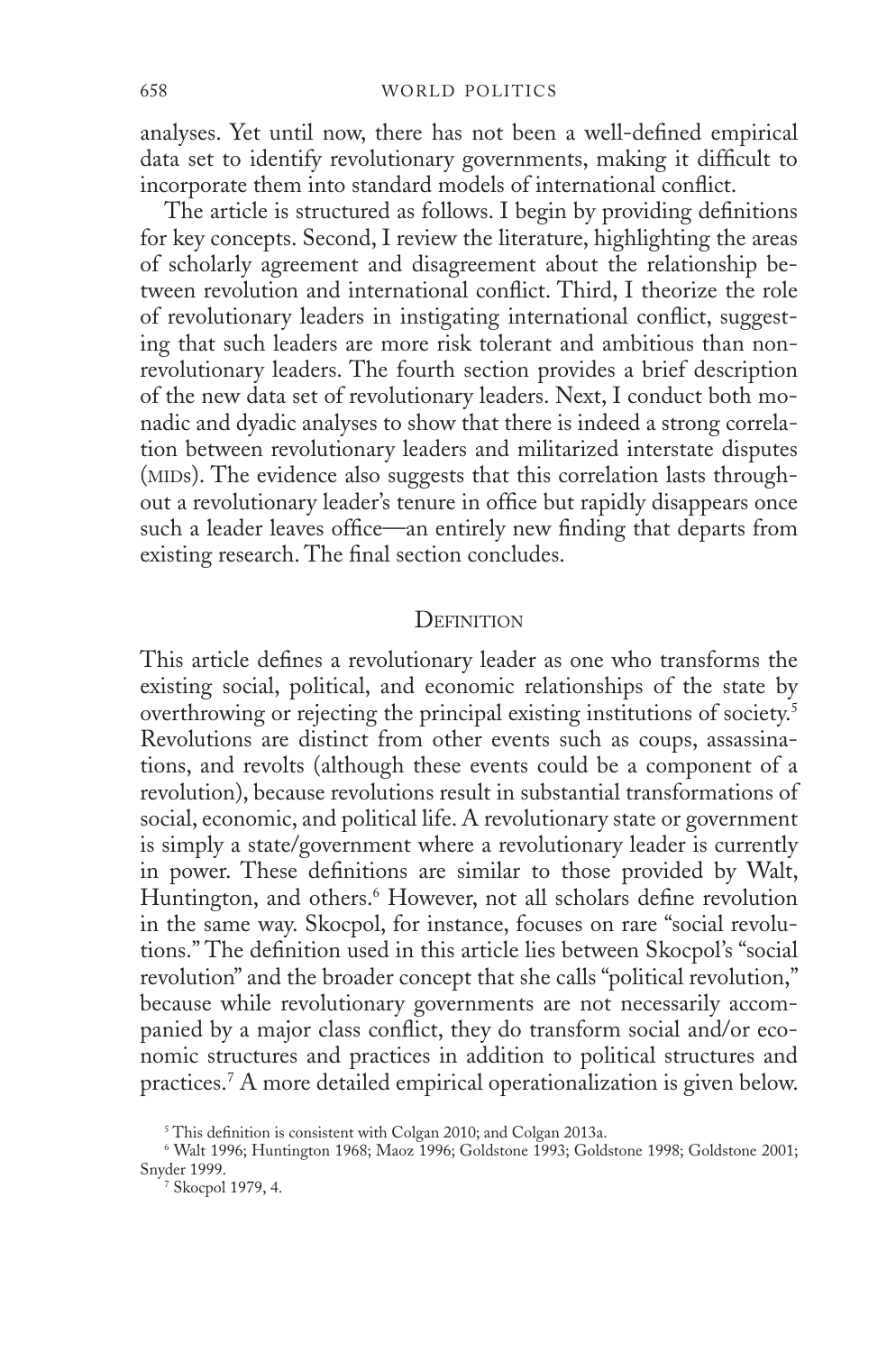I use the term "domestic revolution" to emphasize that revolutionary leaders are identified entirely on the basis of domestic transformations within the state, to avoid a potential tautology when considering the impact of revolution on international variables. Some scholars have sought to explain the complex factors that cause a revolution.<sup>8</sup> This article takes revolutions as its starting point, to focus on what happens in the postrevolutionary period.

## **LITERATURE**

Among scholars who have looked at the impact of revolutions, there is a consensus that revolutionary states are unusually prone to international disputes and wars.9 There is less agreement on the precise causal mechanism(s) responsible for this relationship. Walt argues that the conflict is caused by system-level changes in the balance of threat in the international system.<sup>10</sup> He suggests that revolutions (1) create windows of opportunity for revolutionary states in turmoil to be attacked by other states,  $(2)$  increase the perception of hostility between the revolutionary state and its nonrevolutionary neighbors, (3) alter the offense-defense balance in the international system, and (4) increase the chance of miscalculation by lowering the quality of information available to state leaders. He also offers an account of how domestic politics increases the probability of war but at the same time explicitly rejects an emphasis on domestic politics or revolutionary leaders and argues that international systemic factors are primary.

Maoz views a revolutionary state as facing both internal and external pressure to engage in conflict. Internally, the pressure "stems from the need of the new ruling elite to mobilize support for the regime through scapegoating."<sup>11</sup> Externally, the pressure derives from the combination of opportunity and fear felt by neighboring states or external powers. While both Maoz and Walt provide evidence of the overall relationship and have mostly compatible views about the underlying causal mechanisms, they do not directly test their hypothesized mechanisms.

Other scholars place more emphasis on the characteristics of revolutionary leaders and domestic political movements as causes of inter-

<sup>11</sup> Maoz 1996, 92.

<sup>8</sup> Brinton 1958; Gurr 1970; Skocpol 1979; Kuran 1991; Goldstone, 1993; Lohmann 1994; Tilly 1996; Goodwin 2001; Kurzman 2004; Foran 2005.

<sup>9</sup> Walt 1992; Walt 1996; Maoz 1989; Maoz 1996; Gurr 1988; Skocpol 1988; Goldstone 1997; Goldstone 2001; Snyder 1999; Enterline 1999.

<sup>10</sup> Walt 1992; Walt 1996.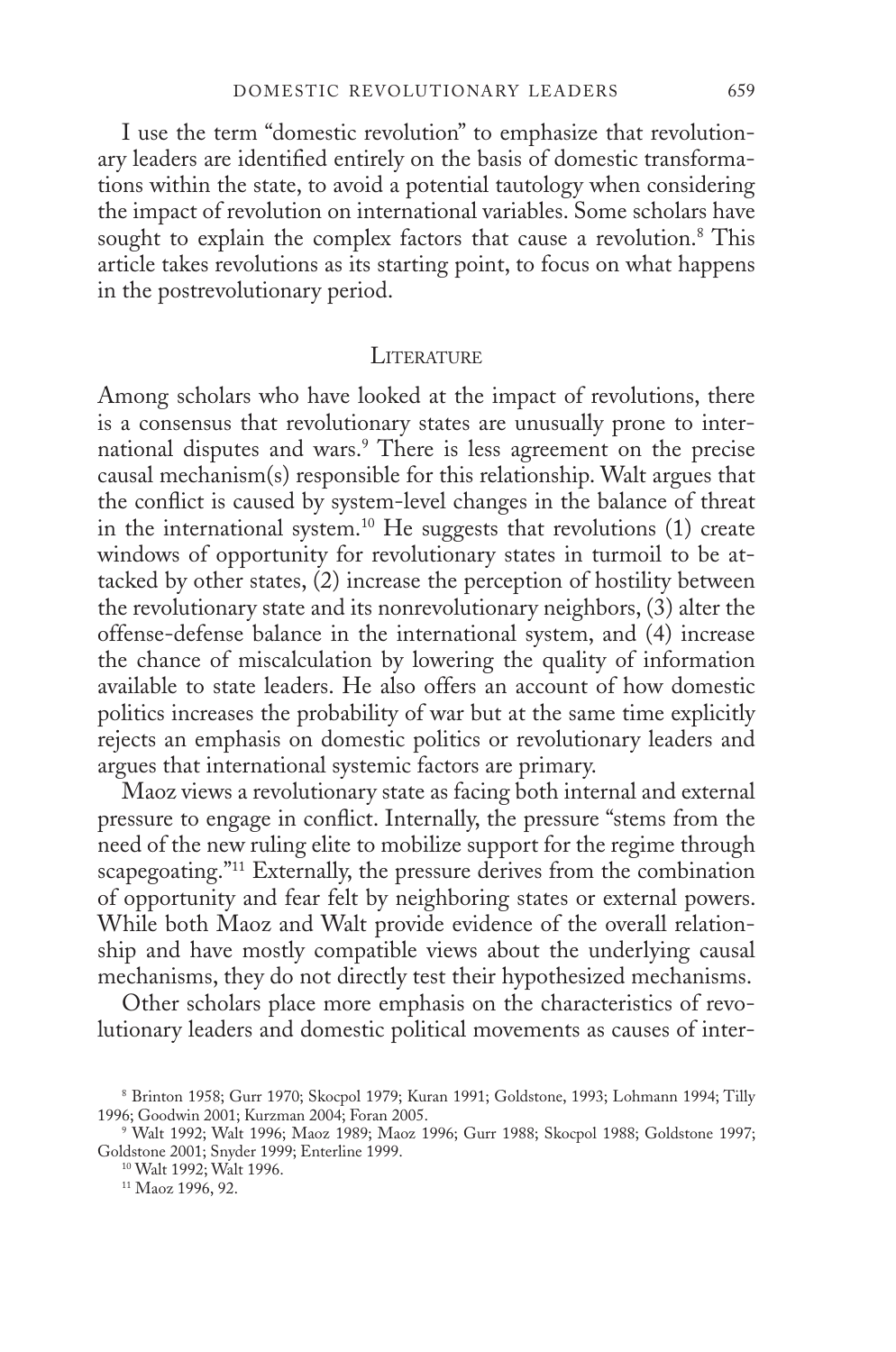national conflicts. Skocpol, for instance, argues that successful revolutionary leaders are particularly good at organizing and mobilizing their populations for campaigns of mass violence, a skill necessary for their success in the domestic revolutionary struggle.<sup>12</sup> Consequently, revolutionary states are more capable of aggression. Gurr shares Skocpol's view that revolutionary leaders tend to be aggressive internationally, but he argues that revolutionary leaders who have secured power and maintained their positions through the use of violence domestically are disposed to respond violently to future challenges, even if those challenges arise internationally.<sup>13</sup> Skocpol's and Gurr's arguments are plausible, but again neither explicitly tests the hypothesized causal mechanisms. Thus, the role of revolutionary leaders remains unclear and contested among scholars.

The proliferation of causal mechanisms means that important theoretical debates are unresolved. One issue, for example, is whether revolutionary states are conflict prone primarily because they are aggressive or because they are frequently attacked. Some scholars point to international systemic factors rather than to the aggressiveness of the revolutionary state as the key factors in increasing the probability of war.14 Indeed, revolutionary states are sometimes attacked by other states during an initial window of opportunity immediately after the revolution, when they appear weak. Other scholars argue, however, that revolutionary states are aggressive, and that this is due to the characteristics of their leaders or domestic politics.15

One limitation of existing research stems from limitations in the empirical approaches used. In qualitative studies, case selection is not always justified, leaving such studies susceptible to selection bias and the possibility that the analysis focuses primarily on cases that are supportive of the theory.<sup>16</sup> Walt, for instance, selects three primary cases over the course of three centuries, ignoring many other potential cases. When additional cases are added (the Mexican, American, and Turkish revolutions), Walt acknowledges that the evidence is not as supportive, as none of these cases resulted in war.<sup>17</sup> Quantitative work faces a different challenge: measurement error. Existing quantitative work relies on measuring revolution based on changes in the score provided by the

<sup>&</sup>lt;sup>12</sup> Skocpol 1988. For evidence that postrevolutionary regimes have greater military capacity, see also Carter, Bernhard, and Palmer 2012.

<sup>&</sup>lt;sup>13</sup> Gurr 1988.

<sup>14</sup> Walt 1996.

<sup>15</sup> Enterline 1999; Maoz 1989; Maoz 1996; Snyder 1999; Gurr 1988; Skocpol 1988.

<sup>16</sup> King, Keohane, and Verba 1994; Geddes 1990.

<sup>&</sup>lt;sup>17</sup> Walt 1996, 269.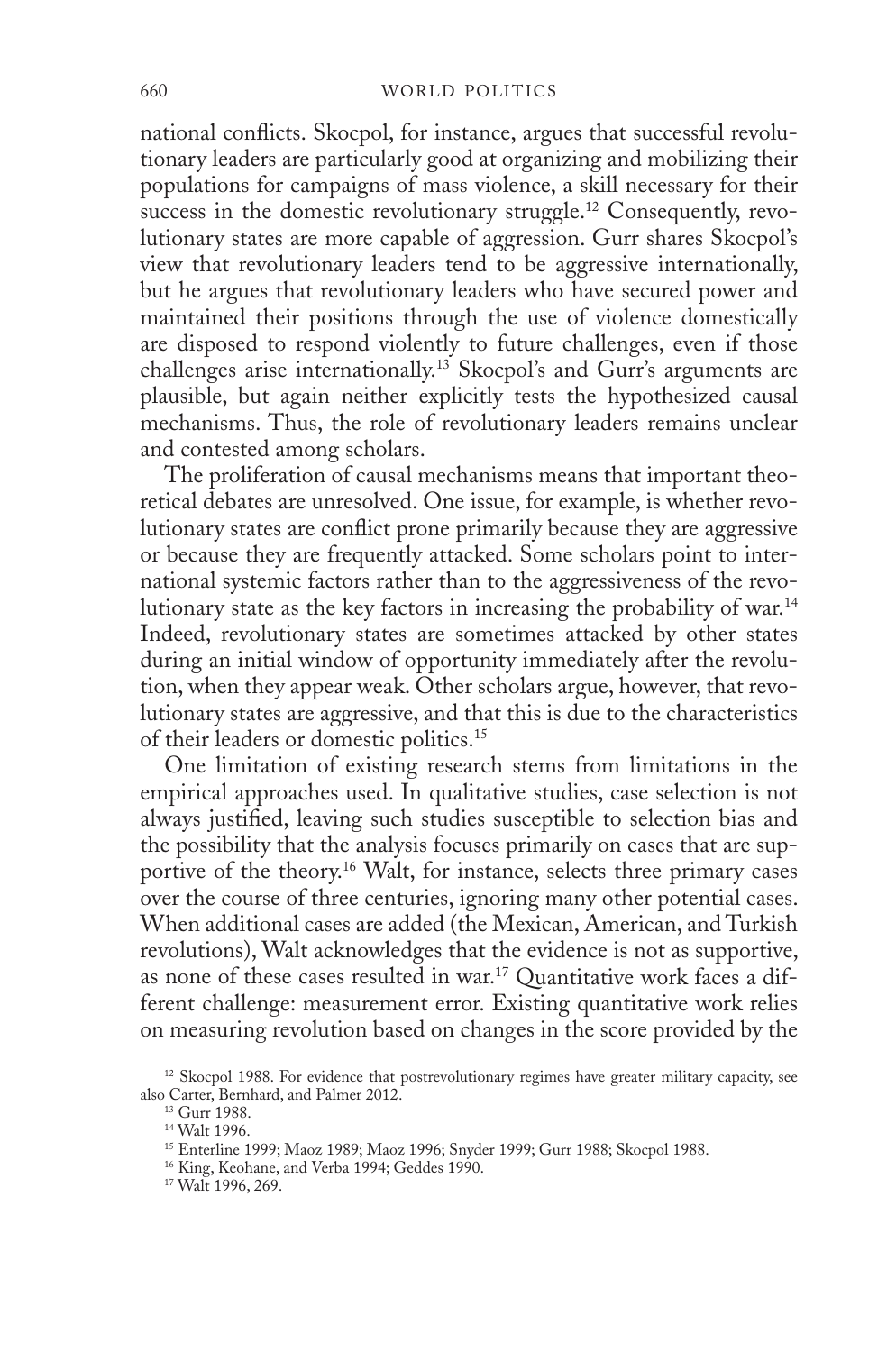Polity database.18 Yet the use of a Polity-based measure is often conceptually inappropriate to the analysis, because Polity focuses on a limited set of political institutions and practices, rather than on the full panoply of political, economic, and social change that typically accompanies a genuine revolution. This leads to significant problems. For instance, Polity-based measures record the transition from monarchy to republic in Libya (1969, Qadhafi) and Iraq (1958, Kassem) as the continuation of a single regime—a highly questionable claim. Consequently, a new theoretical and empirical approach could add significant value.

#### **THEORY**

Existing work suggests a number of causal mechanisms that link revolutions to a high propensity for international conflict. Multiple causal mechanisms are probably at work. I argue, however, that previous research underemphasizes the role that revolutions play in selecting leaders with particular characteristics that make their states more prone to international conflict and in weakening the constraints on such leaders. Revolutions are not the only way that such leaders come to power, but they significantly affect the probability. Some scholars have suggested that "which way out" matters for international security (that is, leaders' posttenure fate matters for their in-office behavior).<sup>19</sup> My argument is complementary, hypothesizing that "which way in" also matters because it could select for particular kinds of personality traits among leaders.

Social scientists are often uncomfortable with explanations based on individuals' preferences or personality traits. The concern is that differences in preferences can explain everything, and therefore nothing, because they are unfalsifiable. In a seminal article, Stigler and Becker argued that it was more useful to assume that all people have the same preferences and to focus instead on the structural incentives that determine their choices.<sup>20</sup> While that assumption might have been reasonable in 1977, researchers since then have identified a large body of empirical evidence in personality psychology that undermines it.<sup>21</sup> The consensus emerging from psychology is that personality preferences are relatively stable over time for an individual and quite different across people, both of which make them useful (and falsifiable) predictors of

<sup>18</sup> Maoz 1989; Maoz 1996; Enterline 1999.

<sup>19</sup> Goemans 2008; Chiozza and Goemans 2011.

<sup>20</sup> Stigler and Becker 1977.

<sup>21</sup> Caplan 2003 offers a useful review of the evidence.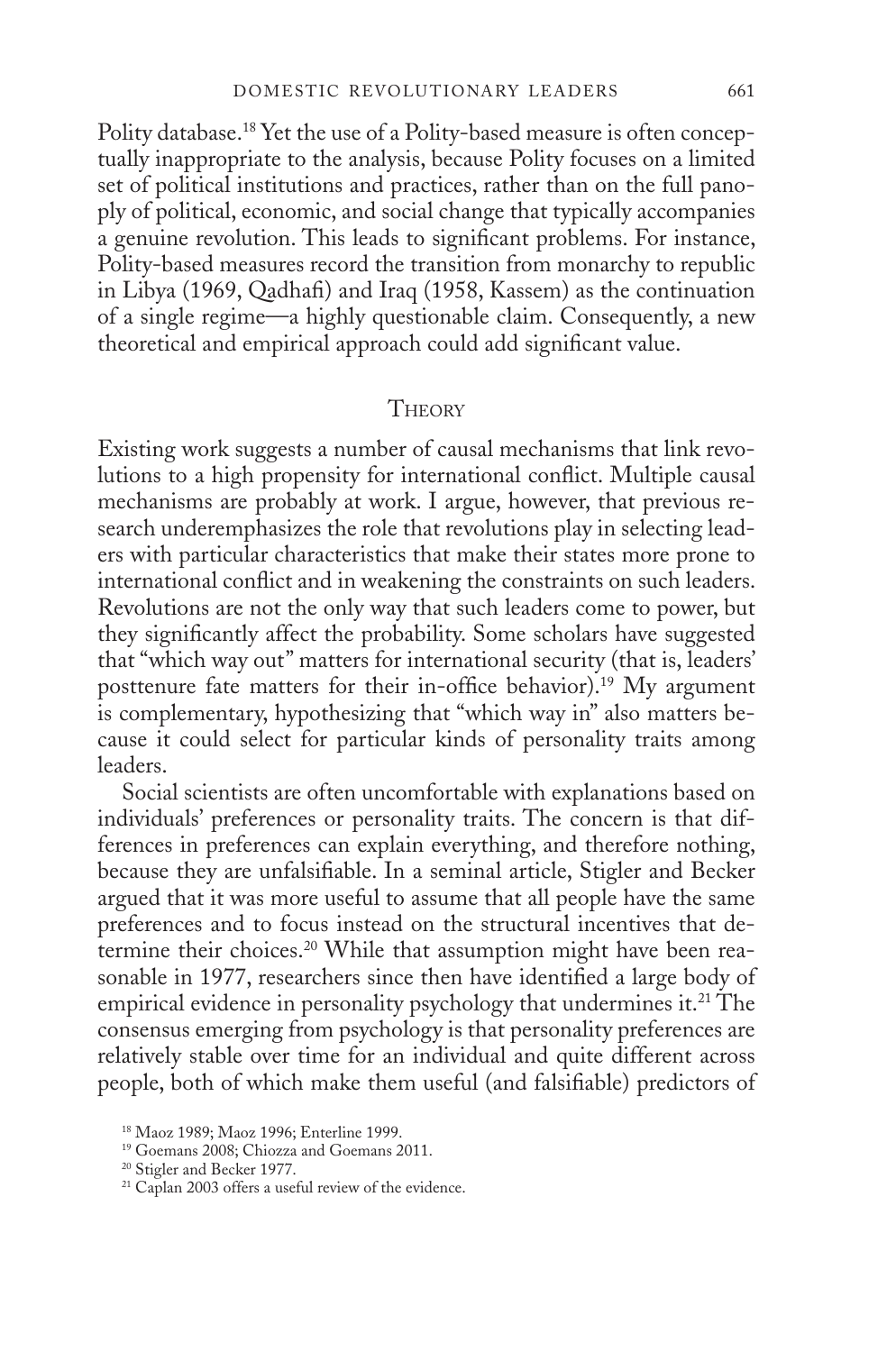#### 662 world politics

behavior. These findings generate what one scholar characterizes as a Myers-Briggs approach to social science (which includes personality traits), in contrast to the Stigler-Becker approach (which does not).<sup>22</sup> Recent scholarship on the role of leaders in international relations reflects both approaches, with some scholars focusing solely on structural incentives<sup>23</sup> and others taking seriously the differences in personality traits.24 My own argument uses both approaches, although it emphasizes the latter. While direct tests of state leaders' personality traits are not feasible, the empirical implications of those traits can be theorized and tested.

## Revolutions Select Risk-Tolerant, Ambitious Leaders

Leaders who take office through a revolution are, on average, more risk tolerant and politically ambitious than nonrevolutionary leaders, because individuals without those characteristics are unlikely to start a revolution.<sup>25</sup> All leaders require some risk tolerance and ambition, even in the safest of countries. Yet the level of risk tolerance required to win office is higher when the leader must do so outside of a regularized process, which often requires defeating multiple rivals, sometimes violently, in order to hold power. George Bush took some risks to obtain office; Fidel Castro took considerably more. Many revolutionaries break the law and take actions that bring them into conflict with the incumbent regime. Consequently, revolutionaries often risk injury or death and actually experience exile or imprisonment before they reach office. Many would-be revolutionary leaders are deterred by these risks. The individuals who succeed, by contrast, have the perseverance to keep going.

A revolution that is violent typically raises the level of personal risk required to obtain office, thus increasing the selection effect for risktolerant leaders, but violence is not necessarily the key factor. The degree to which a leader must operate outside of the regularized political processes of the country is more important. For instance, a palace coup might be violent, but the prince who overthrows his father is still working within the framework of a hereditary monarchy and thus might face few if any real challengers to his leadership claim. The risk tolerance required to conduct a (violent) palace coup is therefore relatively low compared with leading a social revolution such as Khomeini's in

<sup>&</sup>lt;sup>22</sup> Caplan 2003; Briggs Myers and Myers 1995.

<sup>23</sup> Bueno de Mesquita et al. 2004; Chiozza and Goemans 2011.

<sup>24</sup> Byman and Pollack 2001; Rosen 2007; Saunders 2011.

<sup>&</sup>lt;sup>25</sup> The argument in this section draws on Colgan 2013a.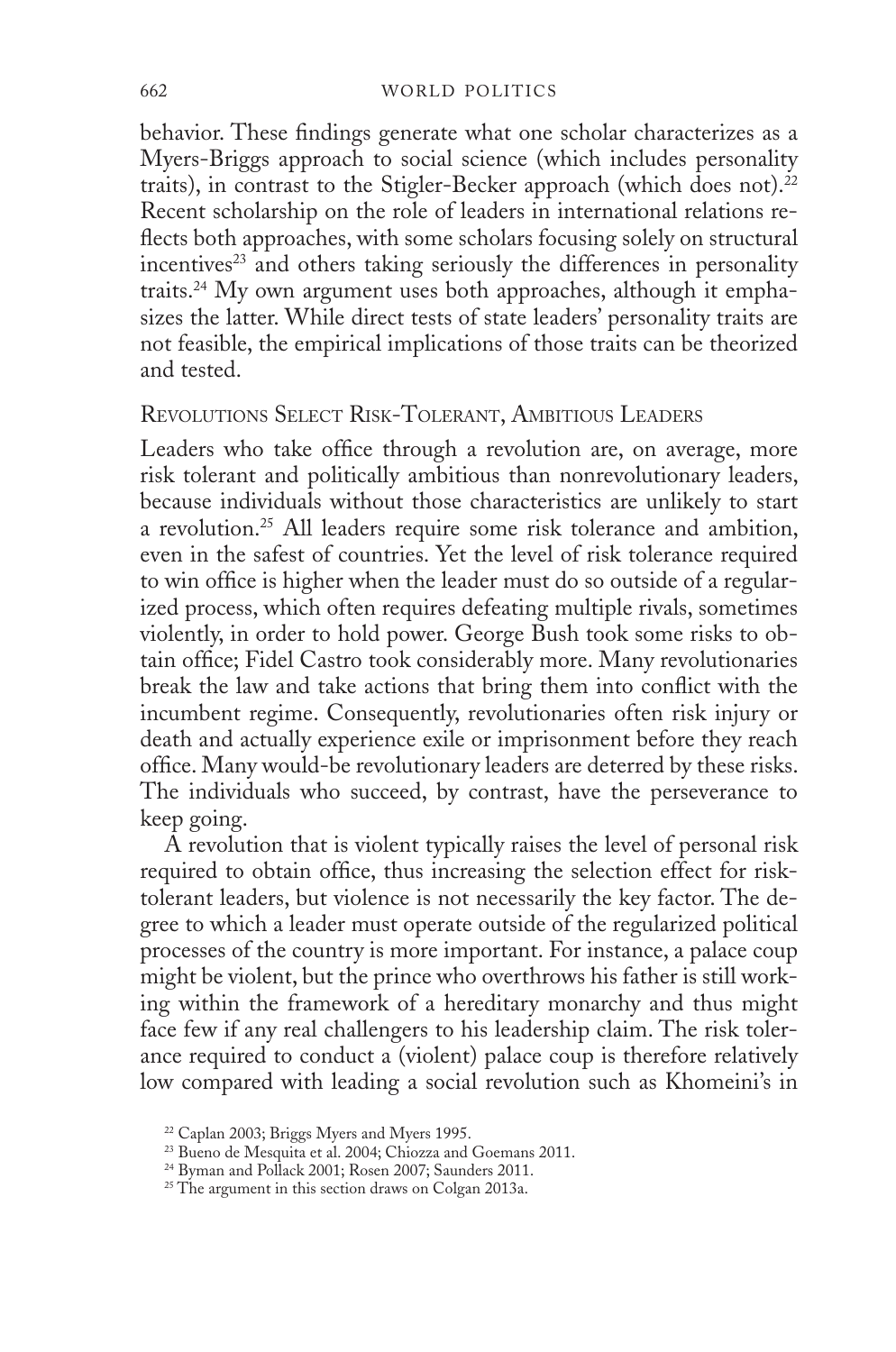Iran, in which an individual seeks to overturn the entire political apparatus along with the established monarchy and replace it with a theocratic republic. The latter process throws open the possibilities for rival leadership claims, and often there are multiple coup attempts after the initial revolution. Only a risk-tolerant (as well as politically skilled and lucky) individual will succeed in the race for executive office in these conditions.

In addition to risk tolerance, revolutionary politics selects for individuals who have ambitions to change the status quo. Almost all leaders are ambitious in the sense that they seek national office, so in this sense revolutionaries are not different. Yet while some nonrevolutionary leaders are satisfied to simply enjoy the spoils of executive office, revolutionaries are systematically more likely to come to office with a desire to change the status quo in society. A true revolution, which changes the political, economic, and social institutions and practices of a country, is more likely to occur when the leader's preferences support such a transformation. Of course, leadership preferences are not all that matters: sometimes a revolution is led by a reluctant leader and sometimes a leader has frustrated revolutionary aspirations. Still, the general tendency toward high ambition distinguishes revolutionary leaders from nonrevolutionary leaders, even those who have seized office violently.

Risk-Tolerant, Ambitious Leaders Are Aggressive and CONFLICT PRONE

The high levels of risk tolerance and ambition of revolutionary leaders make their states more likely than nonrevolutionary states to instigate international conflict, for three mutually reinforcing reasons. First, risk tolerance leads to aggression in international affairs because it increases the perceived payoff of risky gambles.<sup>26</sup> Someone who is risk neutral derives the same utility from the expected payoff of a gamble as from a certain payoff of the same value. For example, someone who is indifferent between a certain \$1 payoff and a 10 percent chance of a \$10 payoff is risk neutral. Someone who is risk averse would choose the certain payoff, whereas someone who is risk acceptant would choose the gamble. A leader who has a greater degree of risk tolerance than another leader is less risk averse (but is not necessarily risk acceptant; both could be risk averse). Risk tolerance is relevant for international conflicts because militarized conflicts are much less predictable than

<sup>&</sup>lt;sup>26</sup> Zagare and Kilgour 2000; see also Rosen 2007.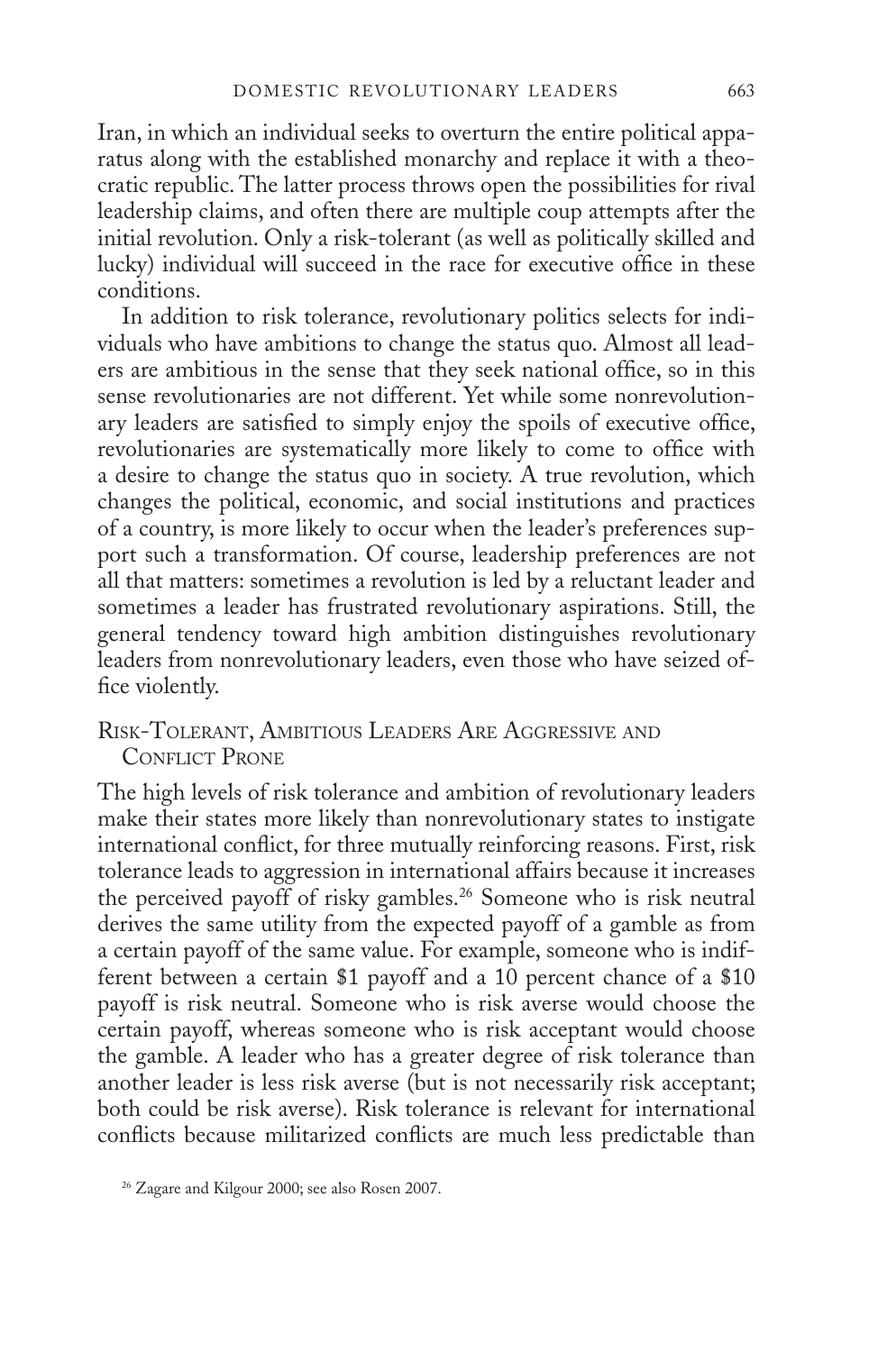accepting the status quo, and thus they are akin to risky gambles. $27$ Consequently, a leader with high risk tolerance derives higher utility from engaging in international conflict than a leader with low risk tolerance, all else equal.

Second, the ambition of revolutionary leaders also contributes to aggression. Ambition makes it more likely that a leader will reject the status quo internationally as well as domestically. This happens for one of two reasons. In many cases, the nature of a revolution is only partly national and has a significant transnational element as part of its essence.<sup>28</sup> Pan-Arabism, Marxist-Leninism, and Islamic republicanism are examples of revolutionary ideologies that sought change at both domestic and international levels. In other cases, the nature of a revolution is primarily national, but the leader (1) feels the revolution is externally threatened and decides to attack preemptively, (2) feels more resources are required to sustain the revolution, or (3) needs a new outlet for his ambitions once substantial domestic changes have occurred.29 Regardless of whether the revolution is strictly national or partly transnational in character, ambition at the domestic level spills over to foreign policy.30 For these reasons, a revolutionary state is likely to become what some scholars call a "greedy state."31

Third, revolutionary leaders are less likely than nonrevolutionary leaders to be constrained by domestic political structures. As part of the revolutionary process, the domestic political landscape is overturned and replaced by a new order.<sup>32</sup> This raises the salience of the leader's preferences, risk tolerance, and ambition, because postrevolutionary leaders are typically free of any meaningful constraint on their ability to declare war, such as a legal requirement to get congressional or cabinet approval. Consequently, a potential obstacle to instigating interna-

<sup>30</sup> One might wonder whether the effort to sustain the revolution at home would discourage leaders from instigating new wars. Yet that does not appear to be true, as the subsequent empirical evidence suggests. Indeed, students of revolutions consistently find revolutions disruptive of international politics. As Walt 1996, 1, points out: "[R]evolutions are more than just critical events in the history of individual nations; they are usually watershed events in international politics. Revolutions cause sudden shifts in the balance of power, alter the pattern of international alignments, cast doubt on existing agreements and diplomatic norms, and provide inviting opportunities for other states to improve their positions." Maoz 1996; Skocpol 1988; and others arrive at a similar conclusion.

31 Glaser 2010.

32 Walt 1996; Huntington 1968; Skocpol 1979.

<sup>&</sup>lt;sup>27</sup> Fearon 1995; Powell 1999; Bueno de Mesquita et al. 2004; Filson and Werner 2004.

<sup>&</sup>lt;sup>28</sup> This means that the seizure of domestic power is partly a stepping stone toward a broader agenda. The domestic arena is insufficient for these leaders' ambitions. For example, some communist revolutions have quasi-universal aims to change not just the country but the world.

<sup>&</sup>lt;sup>29</sup> These conditions are true as a matter of probability: they are more frequently the case when the leader is revolutionary. An example of each condition is (1) Pol Pot's preemptive attack on Vietnam, (2) France's invasion of the Low Countries and Savoy following 1789, and (3) the Napoleonic Wars.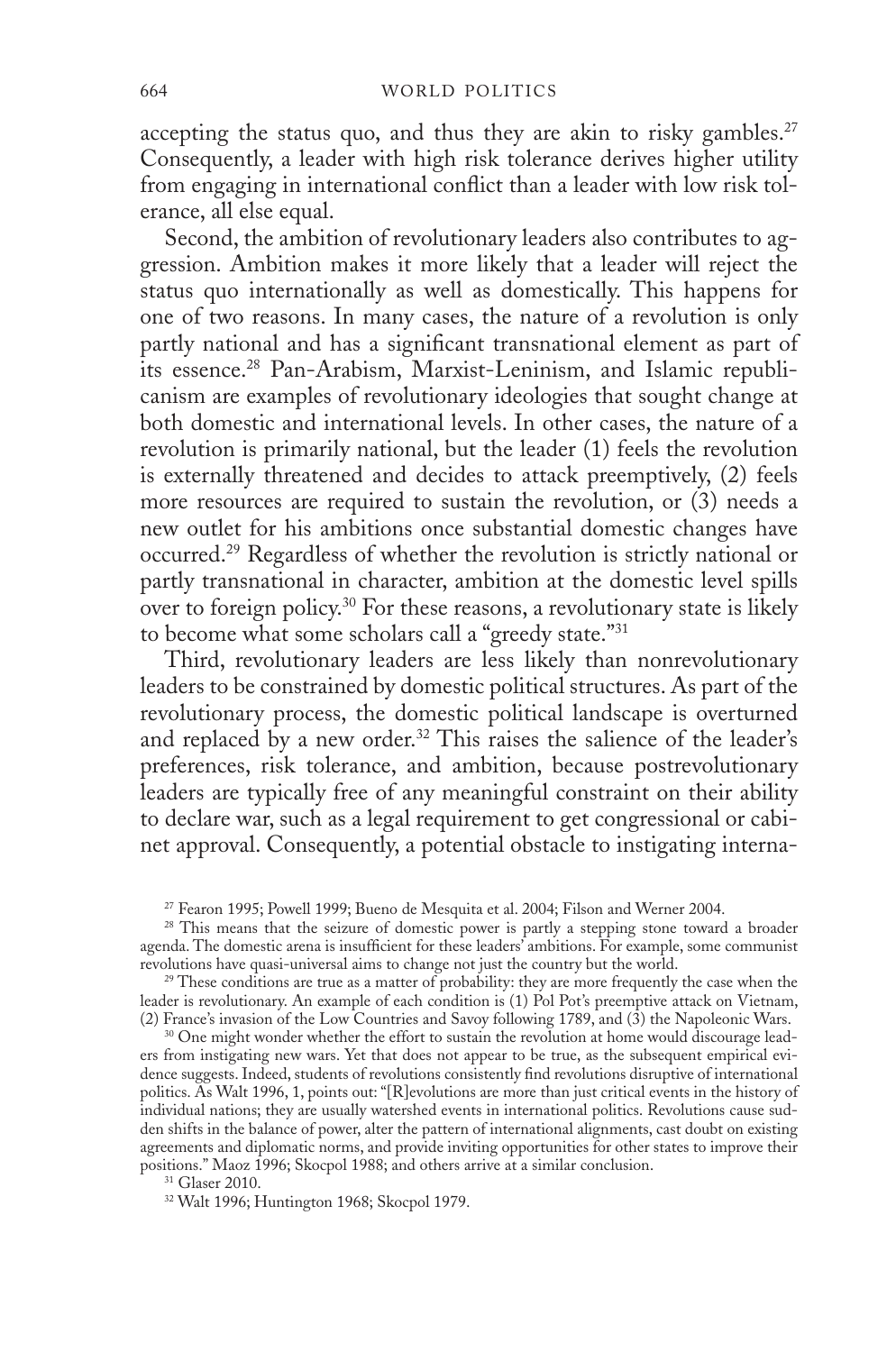tional conflict is removed. The lack of domestic structures also leads to greater opportunities for strategic miscalculation, for it is unlikely that anyone outside of the revolutionaries' inner circle can provide independent input on decisions and help the government avoid groupthink.<sup>33</sup>

Two caveats are in order. First, this third mechanism focuses more on the domestic constraints faced by the leader than on his personality characteristics. In that sense, this mechanism is logically distinct from the other two. Both the leader and the regime structures probably play a role in the revolutionary state's propensity to instigate international conflict. In practice the mechanisms are not easily separated, as the leader's impact depends in part on the change in regime constraints and vice versa. Still, the empirical analysis discussed later investigates both types of mechanisms. The evidence seems especially strong that the original revolutionary leader(s) per se, not just the regime structures, is important for explaining the outcomes. For instance, I show that successors to revolutionary leaders do not have the same conflict propensity as the original revolutionaries. I also show that even when one controls for various kinds of autocratic regime types, including personalist dictatorships, the conflict propensity of revolutionary leaders remains.34 Nonetheless, one opportunity for future research is to explore how variation in postrevolutionary regime structures affects the state's propensity for conflict initiation.35

The second caveat is that I do not argue that there is a single "revolutionary personality" or psychology that such leaders always have; I am suggesting, rather, that the political dynamics of revolutions select certain leadership characteristics more frequently than do nonrevolutionary processes. Every revolution has its own particular political dynamics, and not all of them produce leaders with the characteristics just described. On average, however, there is a tendency in revolutionary politics to select ambitious, ruthless, and risk-tolerant leaders and to reduce domestic constraints in favor of a strong executive that can pursue revolutionary goals. These tendencies follow from the incentives generated by revolutionary movements, even if the actual outcomes are idiosyncratic.

#### State Aggression Can Cause Dyadic Conflict

This article joins a growing body of research that focuses on the causes of international conflict arising from domestic- or individual-level fac-

<sup>33</sup> Walt 1996.

<sup>34</sup> Weeks 2012; Geddes,Wright, and Frantz 2012.

<sup>&</sup>lt;sup>35</sup> Colgan and Weeks forthcoming.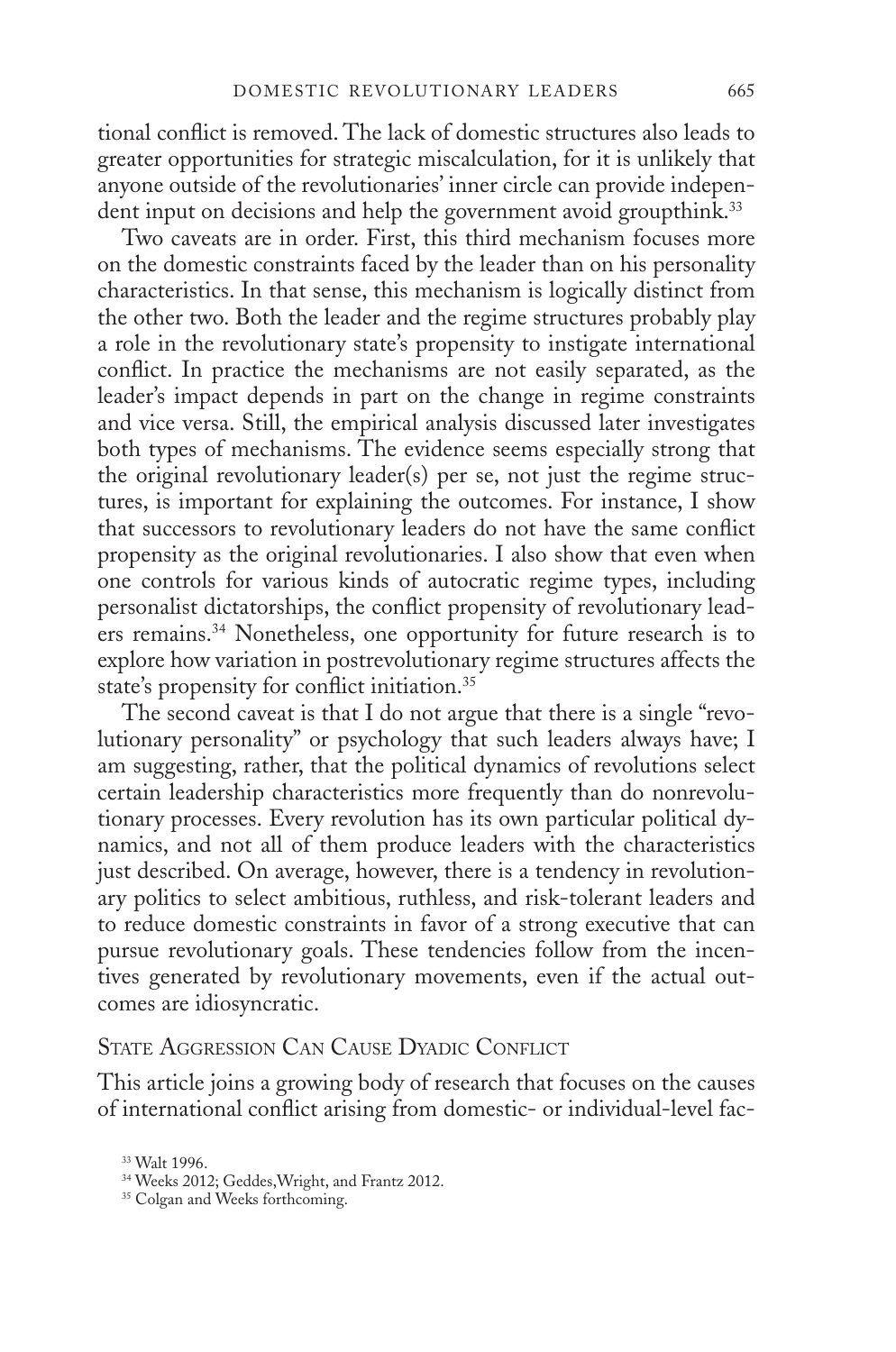tors (monadic factors).<sup>36</sup> One common question for all such theories is how monadic factors relate to strategic interaction in dyadic conflict. Bargaining models of war suggest that if actors are fully rational, all information is public, and there are no commitment problems, the actors ought to be able to reach a bargain that reflects the balance of power, thus rendering monadic factors irrelevant.37 The potential for conflict arises when the bargaining model's initial assumptions break down. One possibility is that even fully rational state leaders could miscalculate about the win set and therefore choose to engage in conflict, if there are incentives for bluffing due to private information.<sup>38</sup> Another possibility is that state leaders are boundedly rational and make imperfect judgments about a complex world.39

The bargaining model is useful to show how monadic factors can increase the probability of conflict. A leader with high risk tolerance and ambition places a lower value on the status quo, relative to war, than a leader with low risk tolerance and less ambition. This means that the leader is more likely to challenge the status quo (that is, the set of status quos that the leader is willing to challenge increases), leading to more opportunities for conflict.<sup>40</sup> Consequently, there are more chances for problems to arise, stemming from private information, lack of credible commitments, or miscalculation; and these, in turn, lead to actual conflict.

Walt's analysis of revolutionary politics points to an additional factor that contributes to the link between revolutions and international conflict.41 He argues that revolutions lower the quality of information available to leaders both inside and outside of the revolutionary state, thereby increasing the potential for uncertainty and miscalculation. Walt's argument is plausible but not strictly necessary in order to explain the increased propensity of revolutionary states to engage in international conflict.

39 Kirshner 2000; Lake 2010–11.

<sup>40</sup> Another way of thinking about this issue is that the "win set" (that is, the range of acceptable bargaining opportunities) shrinks, and that creates opportunities for war. When the win set is small, the potential for war rises because even small miscalculations or commitment problems could mean that the parties are no longer able to find a mutually agreeable bargain to avoid war. See Fearon 1995; and Chiozza and Goemans 2011, 42.

41 Walt 1996.

<sup>36</sup> Bueno de Mesquita et al. 2004; Chiozza and Goemans 2004; Chiozza and Goemans 2011; Mansfield and Snyder 2005; Rosen 2007; Gleditsch, Salehyan, and Schultz 2008; Saunders 2011; Weeks 2008; Weeks 2012; Croco 2011; Horowitz and Stam forthcoming.

<sup>37</sup> Fearon 1995; Powell 1999; Filson and Werner 2004.

<sup>38</sup> Fearon 1995.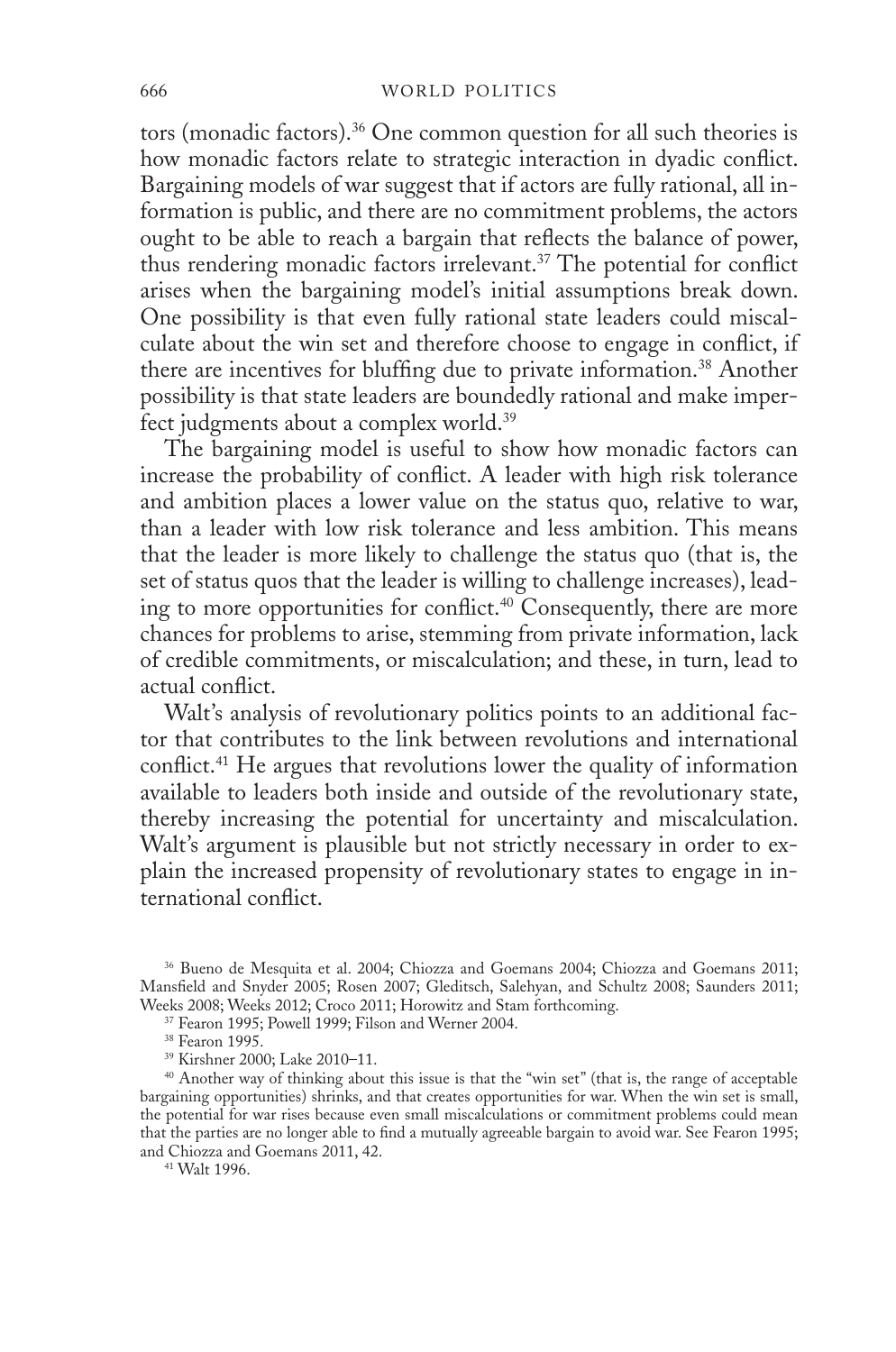## Distinguishing the Causal Mechanisms in the Link between Revolution and Conflict

The emphasis here on revolutionary leaders, as opposed to revolutions as events, has significant implications. Scholars who treat revolutions primarily as events, such as Walt and Maoz, focus on the period immediately following the revolution to test their theory's expectations of international conflict. However, theory does not provide any clear guidance about the length of the postrevolutionary period or when a revolution "ends." Consequently, scholars often simply pick an arbitrary duration, such as five, ten, or fifteen years.<sup>42</sup> Not only does this approach lack substantive justification, but it is also applied rigidly to all cases, ignoring the apparent variation between cases. For instance, the Khmer Rouge's revolutionary regime lasted just four years in Cambodia, whereas Qadhafi's most dramatic political changes in Libya did not even start until he had been in power for almost a decade.

By contrast, I focus on revolutionary leaders. My argument suggests that the conflict propensity of a revolutionary state should be higher than that of a nonrevolutionary state so long as (one of) the original leader(s) of the revolution is in executive office. (Sometimes there are multiple revolutionary leaders in the highest office consecutively, such as Naguib and Nasser in Egypt.) It follows that the consequences of a revolution for international conflict depend significantly on the length of time that a revolutionary leader is in office. This is especially true for conflicts instigated by the revolutionary state (rather than ones in which it is targeted), for it is in these conflicts that the ambition and risk tolerance of the revolutionary leader are likely to play the most significant role.

My theory of the causal role of the revolutionary leader departs significantly from existing theories, but I do not claim that the effect of a revolution is entirely explained by the revolutionary leader. Other causal mechanisms are likely to be at work, especially in the period immediately following the revolution. For instance, a revolutionary state is relatively likely to be the subject of an attack by another state(s), and that propensity is highest in the immediate postrevolutionary period. Thus an empirical analysis that distinguishes the causal role of the revolutionary leader from the immediate postrevolutionary period could help inform theory by determining the causal role of various mechanisms.

Three hypotheses follow from these theoretical considerations:

<sup>42</sup> Maoz 1996; Walt 1996, 15; Enterline 1998.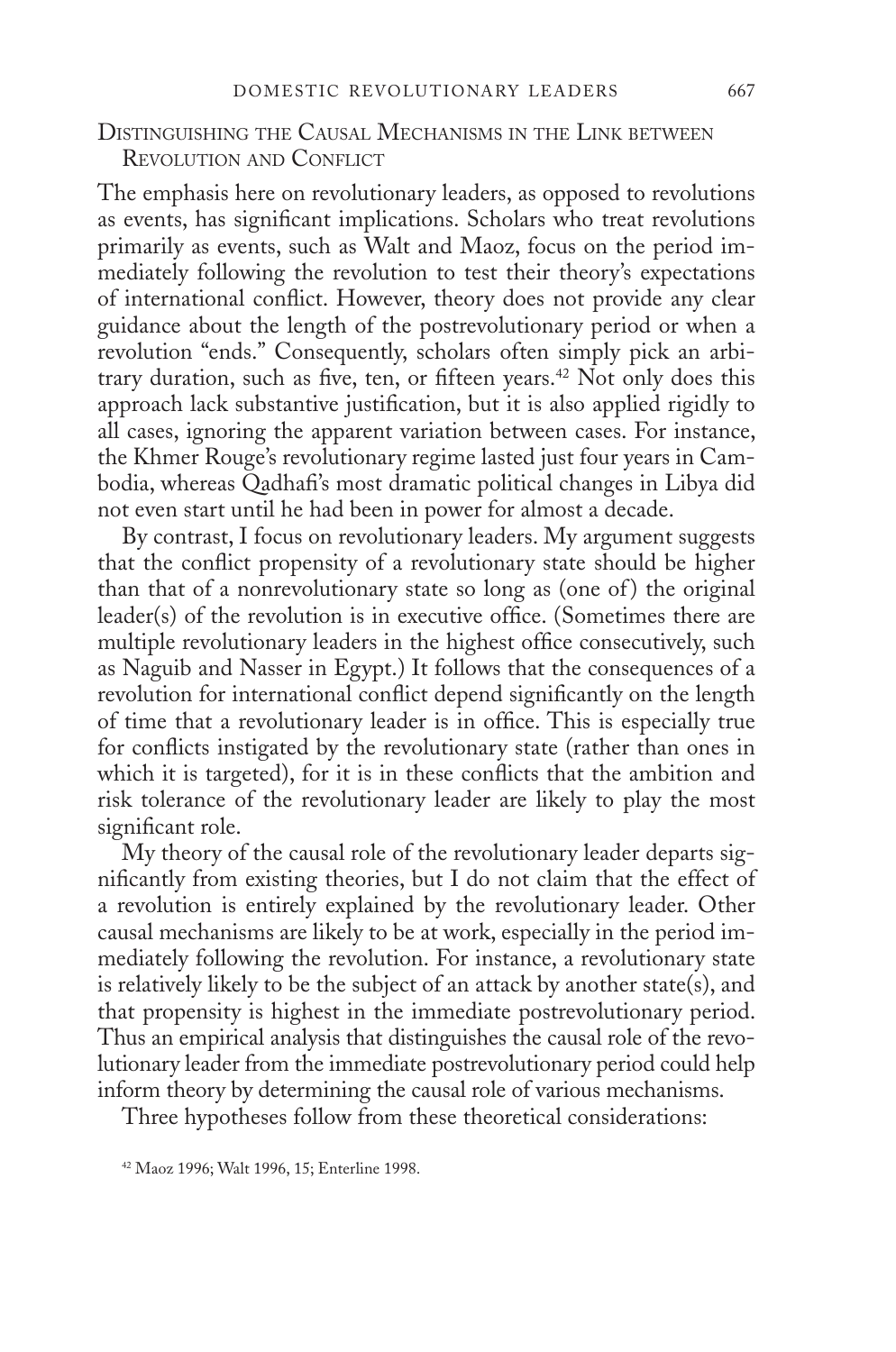H1. Revolutionary states participate in international conflicts more frequently than nonrevolutionary states.

H2. Revolutionary states instigate international conflicts more frequently than nonrevolutionary states.

H3. The high propensity of revolutionary states to instigate international conflicts endures so long as (one of) the original leader(s) of the revolution is in executive office.

While H1 is consistent with all of the causal mechanisms that have been suggested in the literature, the same is not true of H2 and H3, and thus they are revealing. For instance, Walt suggests that revolutions create windows of opportunity for revolutionary states, while still in turmoil, to be attacked by other states. Similarly, Maoz suggests that revolutionary states are conflict prone in part because neighboring states or external powers experience a combination of opportunity and fear. If such windows of opportunity were the primary mechanism linking revolution to conflict, we would not expect H2 and H3 to be true. By contrast, H2 and H3 are empirical implications of the mechanism I suggest in this article, that is, that revolutions select ambitious, risk-tolerant leaders. To clarify, evidence in favor of H2 and H3 would not disprove the idea of "windows of opportunity," but such evidence would suggest that they are only part of the story. Further, such evidence would add precision about the relative importance of the various hypothesized mechanisms.

## Operationalizing Revolutionary Government

One problem that has plagued the research on revolution and war is a lack of a widely accepted universe of cases of revolution or revolutionary governments. While some scholars focus on only a handful of cases, others consider hundreds.43 This difficulty can lead to a selection bias in favor of the theoretical hypotheses.<sup>44</sup> Avoiding selection bias is facilitated by using a comprehensive domain of cases defined by a wellspecified identification procedure.

This article uses a new data set to operationalize the variable *Revolutionary Leader*. Each state-year is given a dichotomous 1/0 coding,

<sup>43</sup> Walt focuses his 1996 research on revolution and war on ten cases of "unambiguous" revolutions, though he suggests in his 1997 work that other cases exist. Skocpol's focus on only the "great" revolutions appears to limit the universe of cases to fewer than ten. Snyder 1999 identifies twenty-four revolutions during the Cold War for his research. Maoz 1996, Table 5.2, identifies 592 instances of revolutionary observations (state-years) in the period 1816–1986; he does not identify precisely how many revolutions these observations stem from, but it appears to be more than 100.

<sup>&</sup>lt;sup>44</sup> King, Keohane, and Verba 1994; Geddes 1990.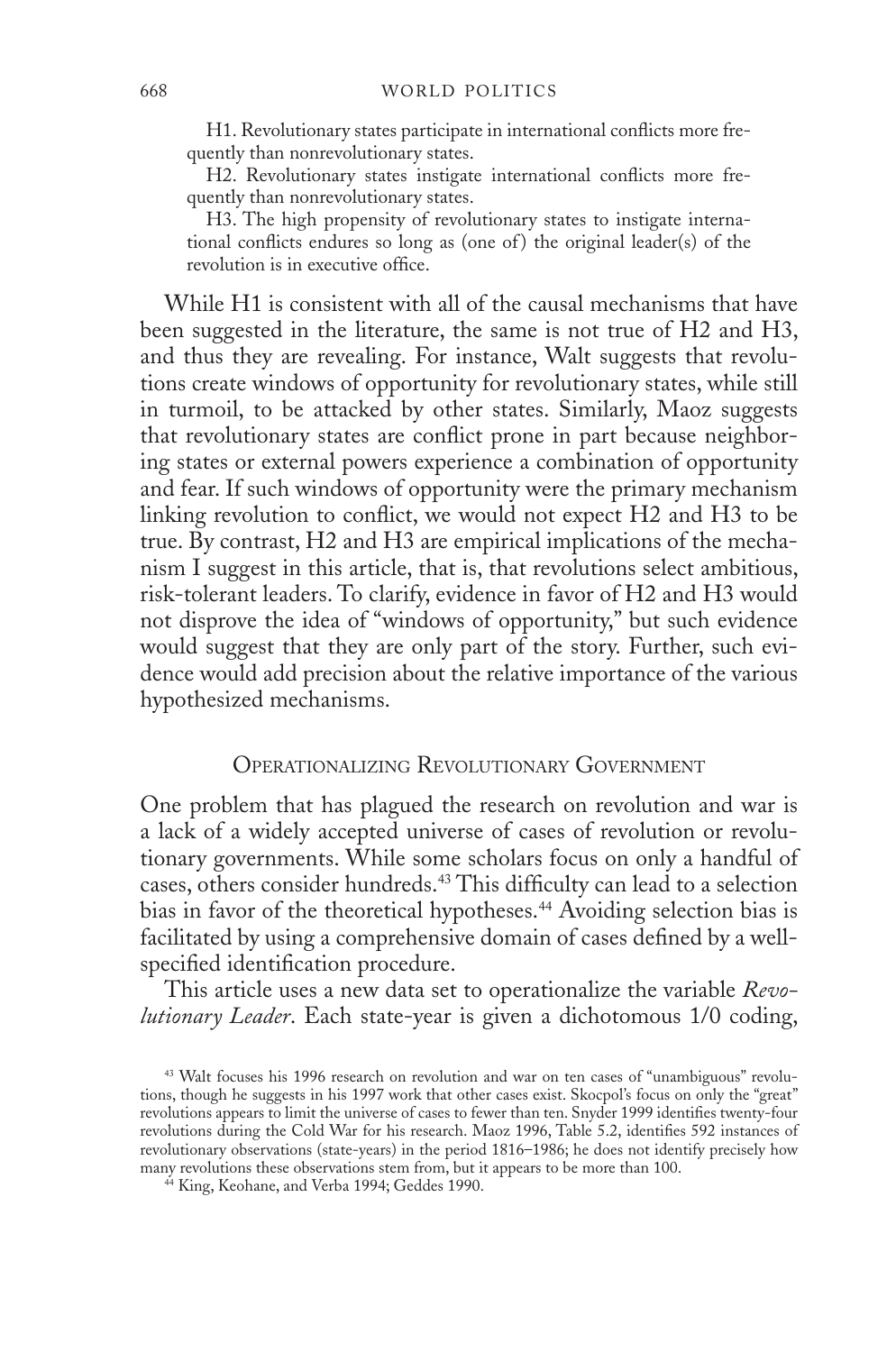based on whether the state is ruled by a leader who came to power in a revolution, which is judged according to two principal criteria plus two exclusions. The first criterion is whether the leader of the state came to power through use of armed force, widespread popular demonstrations, or a similar uprising (henceforth called an "an irregular transition"). While most revolutions are violent, this operationalization does not make violence an essential component of the concept, following the practice of recent research on revolutions.45 It is possible for more than one leader to have "led" an irregular transition, but the leadership is restricted to its senior leaders. Thus both Lenin and Stalin had an "irregular transition" as leaders of the Russian Revolution, but Khrushchev did not, even though the latter fought in the Revolution at a young age. For the purpose of this data set, a "government" is equivalent to the period of time that a leader was continuously in power (for example, four or eight years for a US president).

The second criterion is that once in power, the government must have implemented radical domestic changes for the purpose of transforming the organization of society, including its social, economic, and political institutions and practices.46 In all cases, the focus is on domestic policy, not foreign policy. The measure takes into account seven possible areas of change: the selection and power of the national executive; the structure of property ownership; the relationship between state and religion; the official political ideology; the official state name and symbols; the institutionalized status of ethnicity and gender; and the presence of a governing revolutionary council or committee. Dramatic changes in policy in at least three of the seven categories are required for the leader's policy to be considered revolutionary. For example, the Iranian Revolution in 1979 changed the relationship between state and religion (political dominance by clerics), the power and selection of the national executive (replacement of the monarchy by a clerical Supreme Leader), the status of women (inequality in inheritance law and segregation of the sexes), and the official name of the country (changed to the Islamic Republic of Iran), as well as many other changes. While the threshold of three out of seven changes is somewhat arbitrary, robustness checks are performed to ensure that the empirical results are consistent at higher thresholds.

<sup>46</sup> Strictly speaking, to be coded revolutionary a leader need have made changes in only two out of three of those types of institutions (for example, political, economic, social). In theory, it is possible that a leader could be coded as revolutionary on purely political grounds (by making changes to the executive, political ideology, and installing a revolutionary committee), but in practice there are no such instances in the data set.

<sup>45</sup> Tilly 1996; Goldstone 2001; Goodwin 2001; Colgan 2012.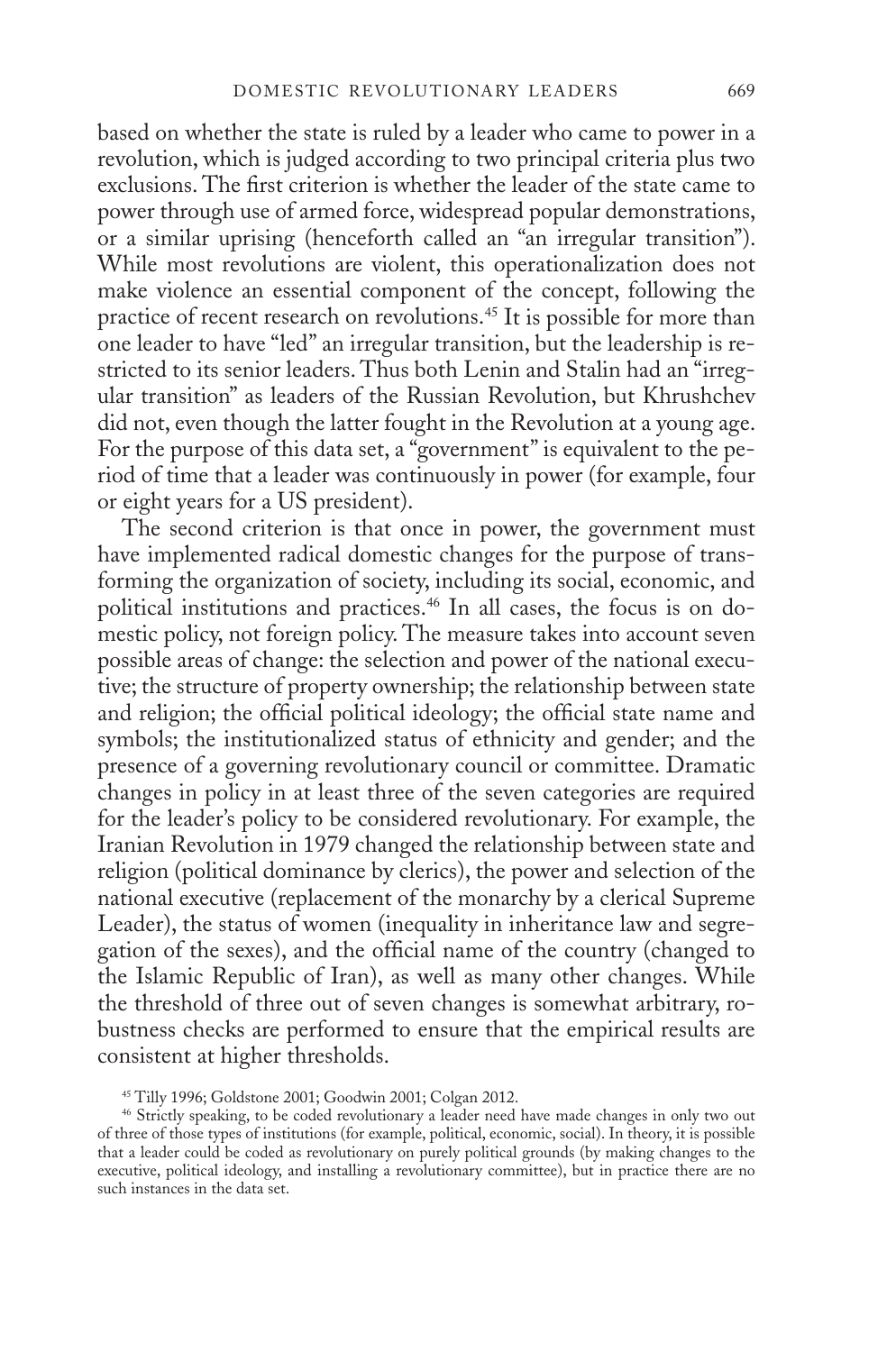Two types of leaders are excluded from the revolutionary category even though they are irregular. First, leaders who are installed by foreign powers after a major international war are not coded as revolutionary. States with foreign-installed leaders do not always have a free hand to control their state's policy, especially in the realm of foreign affairs; indeed, such states behave differently from other states.<sup>47</sup> Second, the founding leader of a state is not coded as revolutionary, as I focus on changes relative to a "prior government" within the same polity.<sup>48</sup> When the two principal criteria are met, and neither exclusion applies, the state-year is coded as revolutionary.

Each observation was coded twice, by different coders, and reconciled so as to improve the accuracy and concept validity of the data. The data set provides a dichotomous indicator for revolutionary government for 7096 observations of 168 states over the period 1945–2001.49 Of these, 968 state-years are coded as revolutionary, stemming from 77 revolutions (plus 3 revolutions that occurred prior to 1945). Revolutionary leaders are quite distinct from those that emerged through coups or assassinations. In the data set, only 28 percent of the leaders that used force to come to power are coded as revolutionary. Geographically, revolutionary leaders have appeared in all areas of the world, except North America since 1945, and no one region dominates.<sup>50</sup>

A full list of the leaders coded as revolutionary is provided in an appendix.51 Likely there will be disagreements about whether this or that government should be coded as revolutionary. Still, the benefit of the data set used in this article is that a consistent set of rules has been applied, both to shield against selection bias and to reveal the coding assumptions in a transparent fashion. Greater detail and justification of the coding rules, along with an explicit comparison to related data (for example, the Archigos data; Maoz's operationalization of revolution) is available elsewhere.52

The data set implicitly addresses the issue of the duration of a revolutionary government. The exact time at which a government ceases

<sup>47</sup> Lo, Hashimoto, and Reiter 2008.

<sup>48</sup> I focus on what Maoz calls "internal revolutions"; that is, the state itself already exists but the existing social, political, and economic relationships of the state are transformed. Consequently, this operationalization of revolution does not include new governments that might be considered "revolutionary" when the state itself is born. Future research could address this topic. However, this would involve a nontrivial amount of additional work, as it would require additional rules to distinguish "revolutionary" cases from "nonrevolutionary" founding governments.

<sup>49</sup> Following the rule used by the Polity IV project, states with populations less than 500,000 are not coded in this data set.

<sup>50</sup> For more details, see Colgan 2013b.

<sup>51</sup> Colgan 2013b.

<sup>52</sup> Colgan 2010; Colgan 2012.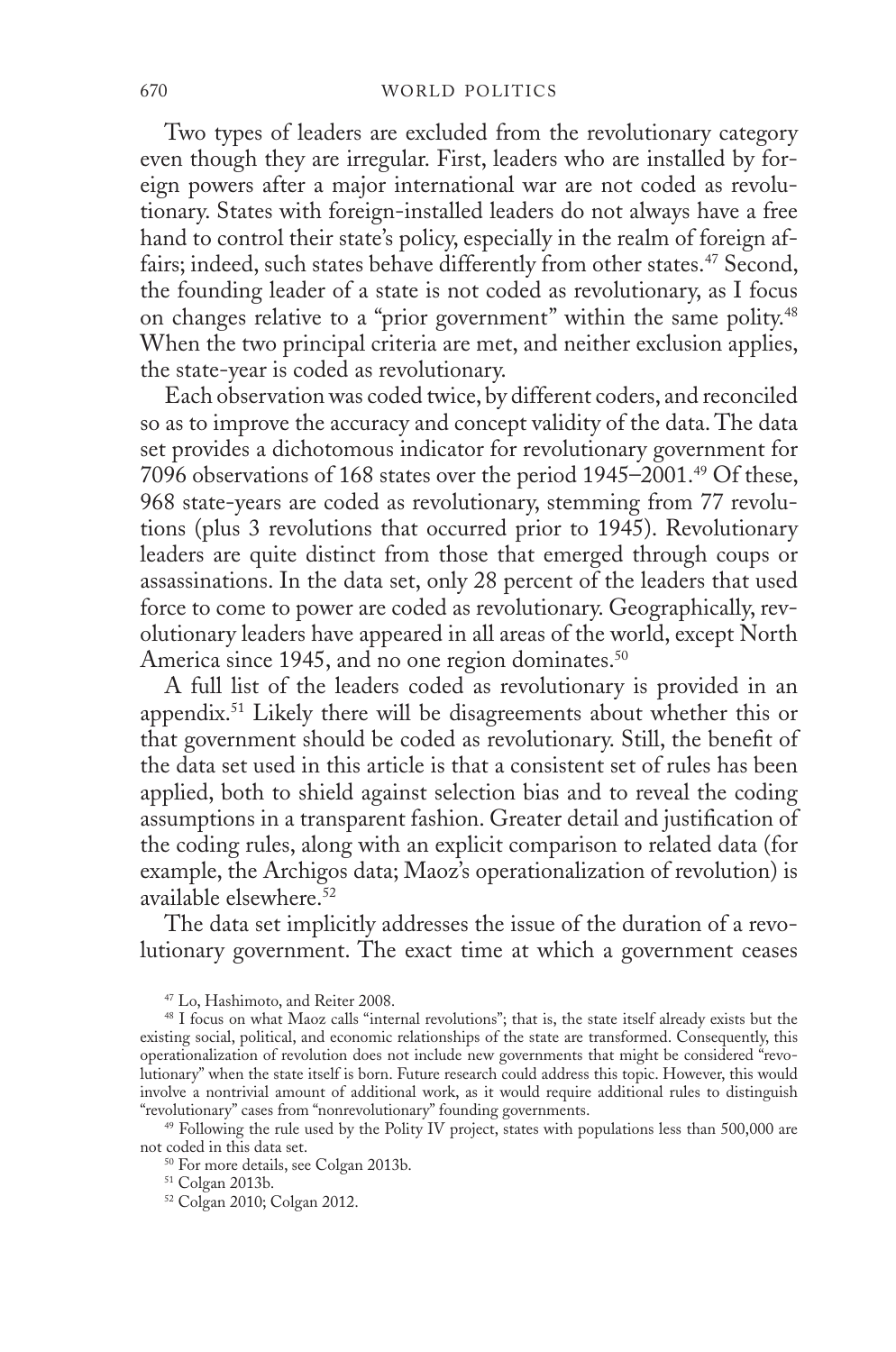to be "revolutionary" is a vexed question, to which there is probably no single answer. Nonetheless, some kind of practical rule is necessary for analysis. The design of the data set follows this article's emphasis on the role of leaders' characteristics. Consequently, the variable *Revolutionary Leader* is coded positively for as long as (one of) the original leader(s) of the revolution is in executive office.

To probe the robustness of the results presented in the next section, the analyses were retested using both broader and narrower definitions of "revolutionary government." First the definition was broadened to test whether the transformative domestic policy of a revolutionary leader is actually important as an indicator of foreign policy behavior. That is, one could imagine (following Gurr) that all leaders who have come to power by force or by some irregular transition are similarly inclined to behave aggressively in their foreign policy.53 Thus the key explanatory variable was replaced with a variable indicating any leader who came to power through irregular transition. (*Revolutionary Leaders*  are a subset of this group.) That variable was not found to be statistically significant, supporting the notion that revolutionary leaders are indeed special. Conversely, if one narrows the definition of revolutionary leader to include only the "unambiguous" cases of revolutionary leaders, the effect on international conflict grows even stronger in size and significance. This was done in two ways. First, all state-years were coded with a dichotomous variable called *Ambiguous* to indicate borderline cases or cases where information was missing; this variable was used to identify "unambiguous" revolutionary leaders. Second, an even more restricted group of just eleven leaders who have been widely recognized as revolutionary was used.<sup>54</sup> Either approach leads to consistent but statistically stronger results, again supporting the notion that revolutionary leaders are special. Results and details are available in the online appendix.<sup>55</sup>

#### Empirical Analysis and Results

The theory being tested is primarily about the characteristics of revolutionary leaders and politics, and therefore it is initially tested using a

<sup>53</sup> Gurr 1988.

<sup>54</sup> The eleven "unambiguous" revolutionary leaders/regimes are Mao (China), Castro (Cuba), Khomeini (Iran), Pol Pot (Cambodia), Ortega (Nicaragua), Banti (Ethiopia), Qadhafi (Libya), Kerekou (Benin), Ngouabi (Congo), Al-Bashir (Sudan), and Ne Win (Myanmar). These regimes are selected based on the frequency with which they have been identified as revolutions by other major scholars (Walt, Huntington, Goldstone, and so on).

<sup>55</sup> See Colgan 2013b.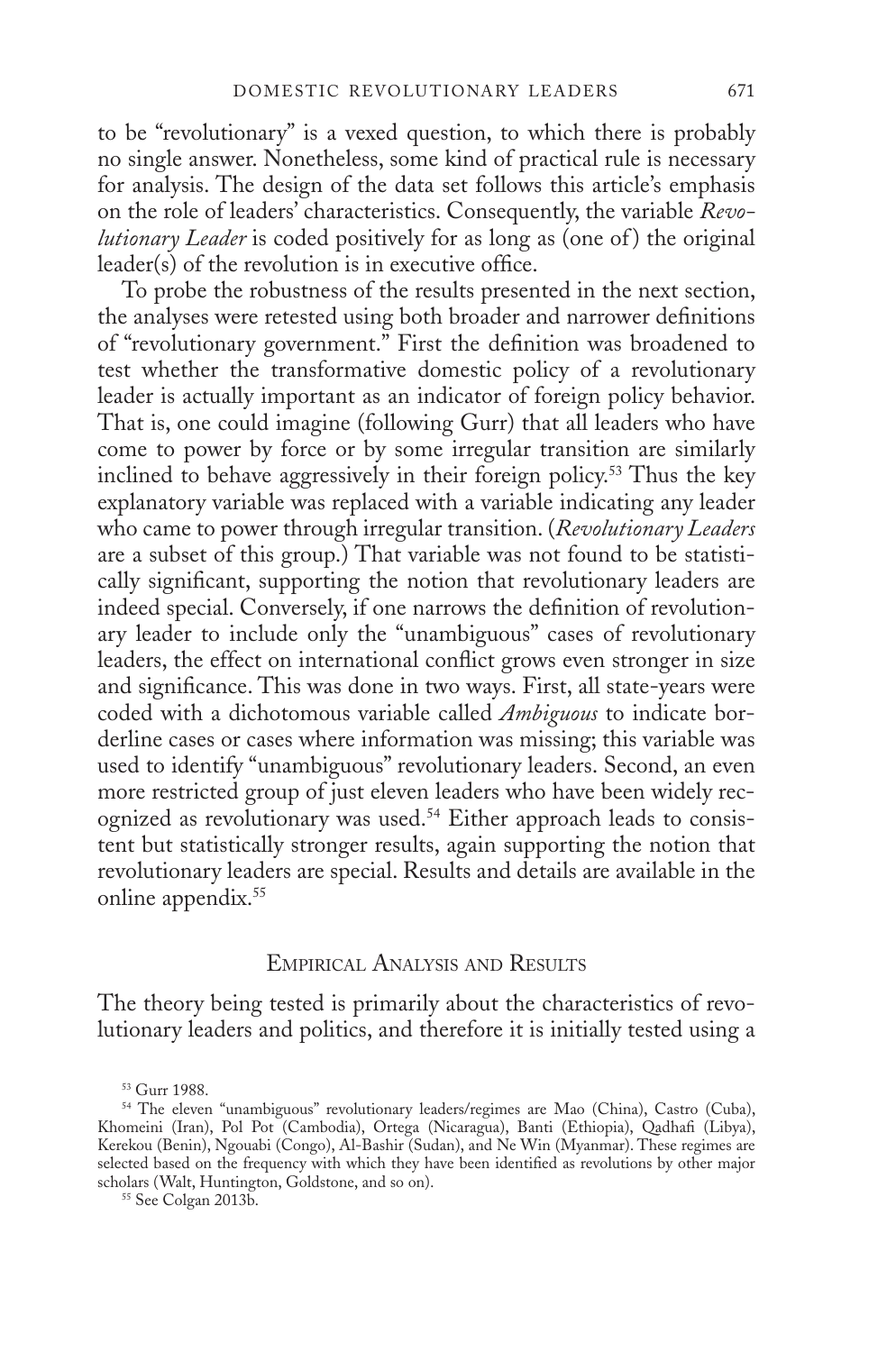monadic analysis in which the unit of analysis is the state-year. I then extend the analysis to a dyadic approach that uses dyad-years as the unit of analysis. This sequential research design—first monadic, then dyadic—follows the practice of previous research.<sup>56</sup>

The dependent variables are based on militarized interstate disputes (MIDs), a class of international events in which a state threatens, displays, or uses force against another state(s). While there is heterogeneity in these events, from full-fledged wars to relatively minor disputes, they provide considerable information about a state's interstate conflicts. These events have been coded in the Correlates of War (cow) data set (v3.02), and the data are widely used by scholars for studying international peace and conflict.<sup>57</sup> This analysis focuses on the onset of mids, since the factors leading to dispute onset are not necessarily the same as those that lead to dispute continuation or duration.<sup>58</sup>

#### MONADIC ANALYSIS

For the monadic analysis, three different forms of the dependent variable are used: *All MIDs*, *Attacker-MIDs*, and *Defender-MIDs*. The latter two variables are created using the cow coding of whether or not the state acted as a "revisionist" party in the dispute—that is, a state that seeks to revise the status quo by force.<sup>59</sup> If the state is coded as revisionist, it is considered to be an attacker, and thus the incident is an *Attacker-MID* for that state; otherwise, the incident is a *Defender-MID*.

The hypotheses are tested using a random-effects negative binomial regression model adjusted for time-series panel data. I use negative binomial regression because the dependent variables are event counts and because tests suggest that there is overdispersion in the data.<sup>60</sup> For a monadic analysis, a negative binomial regression is superior to a logit

<sup>59</sup> Using the cow coding of "revisionist" is arguably a better measure for this purpose than the "side A" measure focused on which side initiated the first military move (for example, fired the first bullet). I use the word "instigate" rather than "initiate" to denote my use of the revisionist variable. In a small proportion of the cases (11 percent), both sides have at least one state coded as revisionist. For further information, see the cow database. At http://www.correlatesofwar.org/, accessed August 11, 2011.

<sup>60</sup> As a robustness check, the models were also tested using Poisson regression because Poisson can be more efficient in estimating the coefficients. The results did not materially change between Poisson and negative binomial.

<sup>56</sup> Mansfield and Snyder 2005; Rousseau 2005; Colgan 2010.

<sup>57</sup> Data set: Ghosn, Palmer, and Bremer 2004. Data used by Bueno de Mesquita et al. 2004; Mansfield and Snyder 2005; Gleditsch, Salehyan, and Schultz 2008; Weeks 2008; Weeks 2012; Enterline 1998; Russett and Oneal 2001.

<sup>58</sup> Multilateral disputes are handled in the usual way: in the monadic analysis, a state's dispute with multiple opponents counts as just one MID; it also counts as a MID for each of the opponents. In the dyadic analysis the MID is counted for each relevant state pair.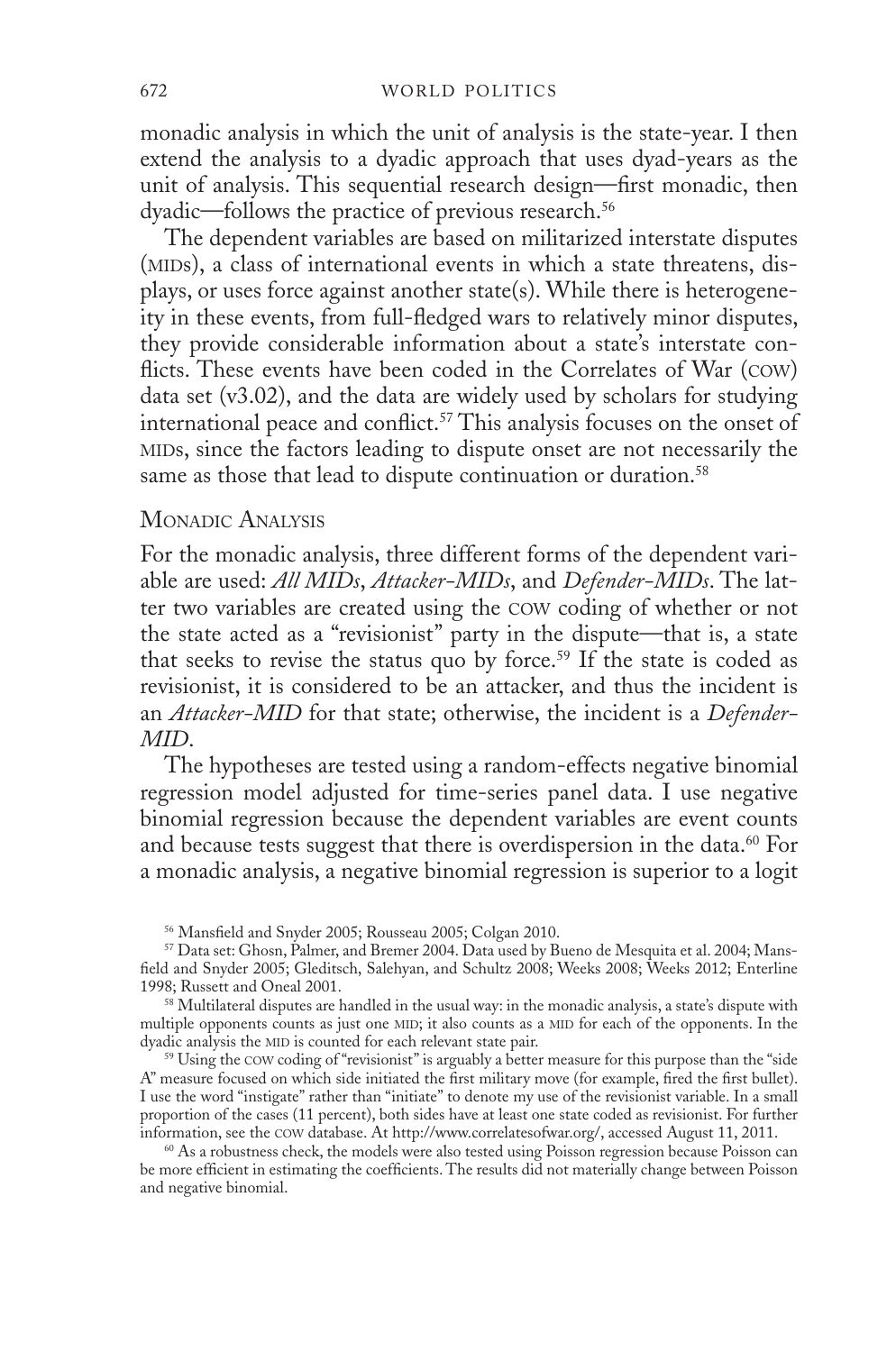model because approximately 11 percent of all values (and one-third of the nonzero values) for the dependent variable are higher than one.<sup>61</sup> The period of analysis is 1945–2001. The base models use random effects for greater statistical efficiency in estimating the coefficients, but fixed-effects models are also used in order to control for state-specific variables that do not vary over time. The regressions control for other variables that could affect a state's propensity to engage in MIDs and have been used by previous work in the literature. The analysis includes (logged) population size, (logged) GDP per capita, the state's national military capabilities (as measured by the Composite Index of National Capability or CINC score in the cow data set), and the number of contiguous territorial borders with other states as basic characteristics of a state's likelihood to engage in international conflict.<sup>62</sup> These variables proxy for the degree to which the state is capable of waging war (population, GDP, CINC) and the geographical likelihood of contact and thus friction with its neighbors (borders).<sup>63</sup>

Democratic peace theory suggests that democracies may be less inclined than other kinds of governments to engage in conflict.<sup>64</sup> Although most scholars believe this tendency is strongest (and perhaps only present) in a dyad of two democracies, the state's composite Polity IV score is included as a control variable to address the possibility of monadic differences in a state's propensity to engage in conflict.<sup>65</sup> As a robustness check, a dichotomous variable for democracy was also used.66 Huntington contends, in addition, that religious and cultural factors shape the disputes in the international system and that Islamic countries in particular have "bloody borders" and "bloody innards" because they have cultural and demographic features that make them violence prone.<sup>67</sup> To account for this possible effect, the Muslim percentage of the population is used as a control variable.

<sup>61</sup> The distribution of values for *All MIDs* is the following: 71 percent of observations are 0; 18 percent of observations are equal to 1; 11 percent of observations are greater than 1.

63 Enterline 1998; Lo, Hashimoto, and Reiter 2001; Gleditsch, Salehyan, and Schultz 2008; Weeks 2012.

64 Russett 1993; Russett and Oneal 2001; Bueno de Mesquita et al. 2004; Rousseau 2005.

<sup>65</sup> The Polity IV score is a proxy for the regime's "degree of democracy"; it ranges from –10 to 10. See Marshall and Jaggers 2010.

 $66$  The state is coded as a democracy if its composite Polity IV score is above +6 on the -10 to +10 scale; otherwise it is a nondemocracy.

67 Huntington 1996.

<sup>&</sup>lt;sup>62</sup> Several researchers have expressed concern about the poor data quality associated with military expenditure data, an important component of the cinc score (Smith 1995; Colgan 2011). Consequently, regressions were retested without including the CINC score; the results did not materially change.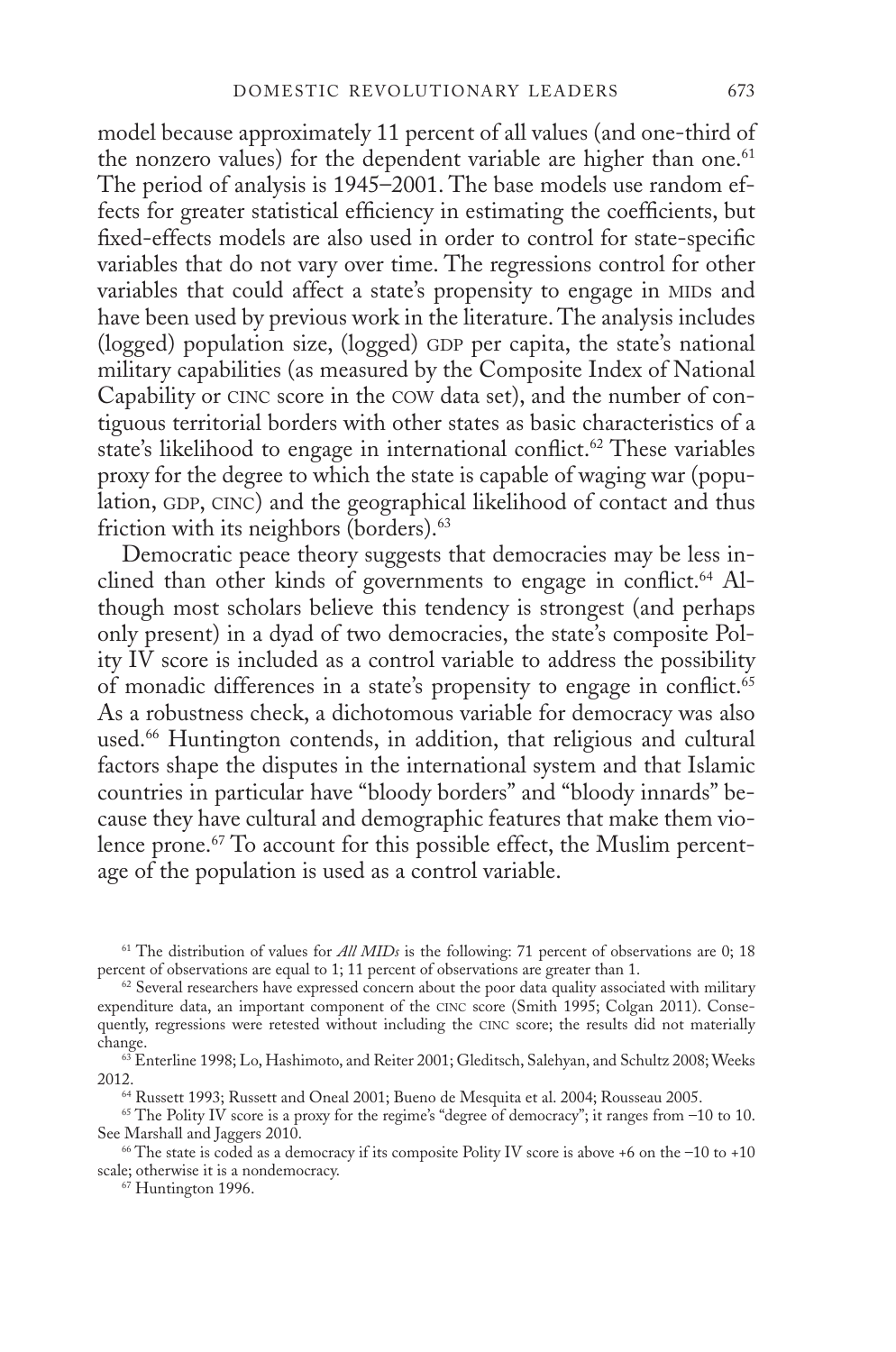Other control variables were included. A dummy variable was included for major powers in the international system, following the cow data set's specification of those states. Each analysis includes a dummy variable for the Cold War period (pre-1990), which may have altered the dynamics of international disputes. Dummy variables for eight geographical regions were also included, based on the World Bank's classification. Finally, it has become standard practice in the literature to include a statistical control for temporal dependence. Following Carter and Signorino,<sup>68</sup> the models include the number of years that have elapsed since the country last experienced a MID, along with the square and cube of this value. These variables are included in all of the regression models, although the estimates of these parameters are not shown.

Data on states' borders, population, and major power status come from the cow data set. Data on states' religious makeup are drawn from the World Christian Database.<sup>69</sup> A data set by Fearon and Laitin provides the GDP per capita data.<sup>70</sup> The World Bank's World Develop*ment Indicators* data on GDP per capita were used where data are missing from the Fearon and Laitin data set. Considerable effort went into addressing missing data and ensuring that the data set was as complete as possible.

#### Results from Monadic Analysis

Table 1 provides the results, which indicate significant support for the theory. The first column shows a basic model using all MID onsets as the dependent variable. As expected by H1, the coefficient for *Revolutionary Leader* is positive and strongly significant, with confidence levels above 99 percent, indicating that states with revolutionary leaders participate in international conflicts more frequently than nonrevolutionary states. The second and third models then shift the dependent variable to *Attacker-MIDs* and *Defender-MIDs*, respectively. Again, the coefficient for *Revolutionary Leader* is positive and strongly significant.

The fourth, fifth, and sixth columns in Table 1 show the results when country fixed-effects are added to the regression models; the results remain largely consistent. The only slight difference in the results when fixed-effects are included is that the statistical significance for *Revolutionary Leader* is weaker when the dependent variable is *Defender-MIDs* (p<0.13). Nonetheless, H1 and H2 receive strong sup-

<sup>68</sup> Carter and Signorino 2010.

<sup>69</sup> At http://www.worldchristiandatabase.org/wcd/, accessed June 22, 2010.

<sup>70</sup> Fearon and Laitin 2003.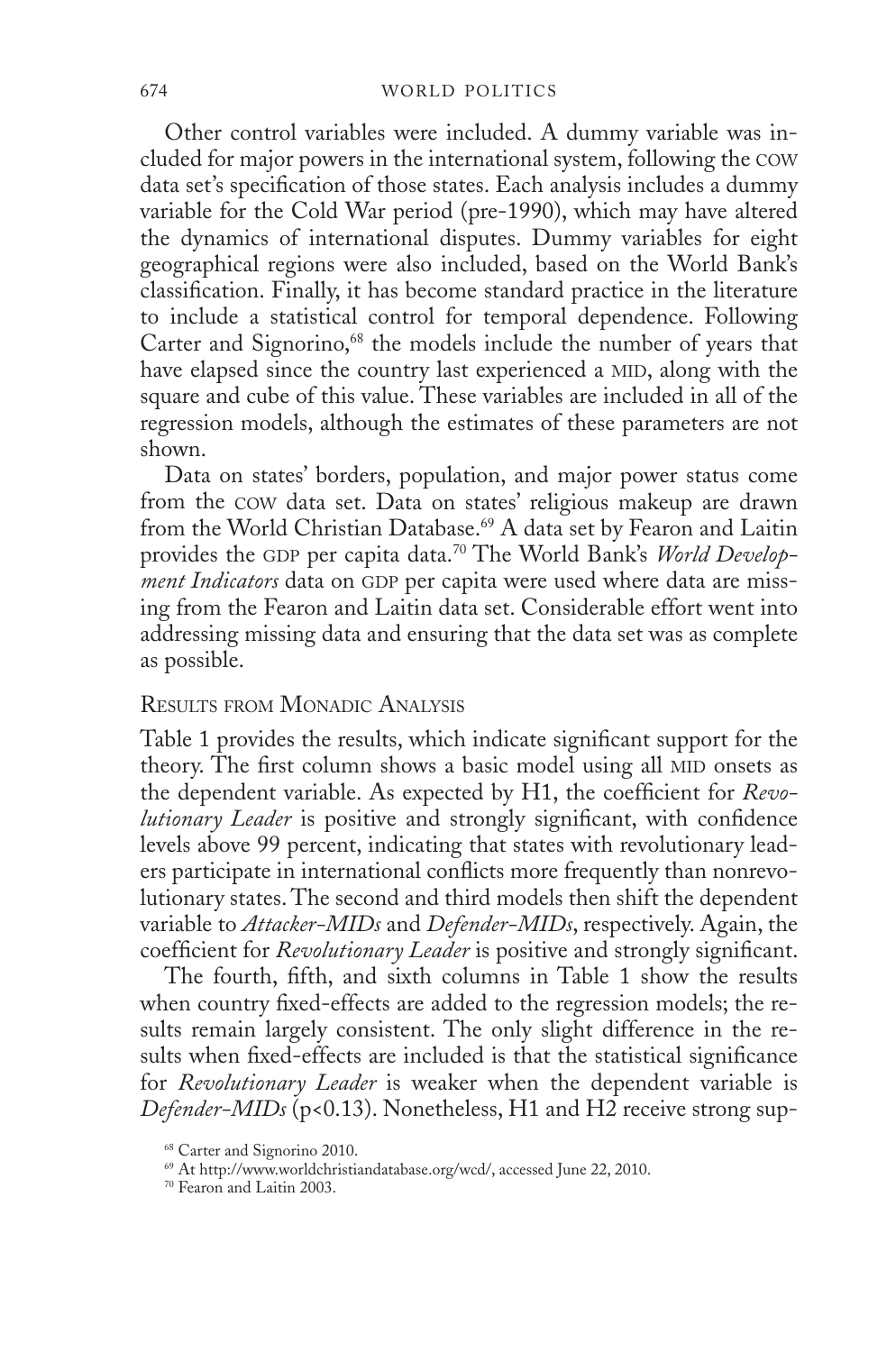| Dependent Variable   | All MIDs    | Attacker   |             | Defender All MIDs Attacker |            | Defender    |
|----------------------|-------------|------------|-------------|----------------------------|------------|-------------|
| Revolutionary Leader | $0.305***$  | $0.433***$ | $0.165**$   | $0.275***$                 | $0.412***$ | 0.135       |
|                      | 0.059       | 0.085      | 0.082       | 0.062                      | 0.088      | 0.087       |
| GDP/Cap, Log         | $-0.106***$ | $-0.126**$ | $-0.116**$  | $-0.140***$                | $-0.071$   | $-0.192***$ |
|                      | 0.036       | 0.057      | 0.046       | 0.044                      | 0.067      | 0.058       |
| Population, Log      | $0.135***$  | $0.218***$ | 0.070       | $0.202***$                 | 0.110      | $0.279***$  |
|                      | 0.037       | 0.066      | 0.044       | 0.070                      | 0.110      | 0.080       |
| Polity IV            | $0.003*$    | $0.005**$  | 0.001       | $0.003*$                   | $0.005**$  | 0.001       |
|                      | 0.001       | 0.002      | 0.002       | 0.001                      | 0.002      | 0.002       |
| Contiguous Borders   | $0.095***$  | $0.106***$ | $0.090***$  | $0.108***$                 | $0.120***$ | $0.090***$  |
|                      | 0.013       | 0.020      | 0.016       | 0.017                      | 0.024      | 0.023       |
| Coldwar              | $0.112**$   | $0.165**$  | 0.072       | $0.140**$                  | 0.138      | $0.137*$    |
|                      | 0.049       | 0.078      | 0.063       | 0.057                      | 0.091      | 0.071       |
| Muslim, %Pop.        | $-0.211$    | 0.094      | $-0.562***$ |                            |            |             |
|                      | 0.173       | 0.288      | 0.210       |                            |            |             |
| Major Power          | $0.483**$   | 0.516      | $0.610***$  |                            |            |             |
|                      | 0.192       | 0.422      | 0.216       |                            |            |             |
| Capabilities (CINC)  | $-1.110$    | $-0.760$   | $-1.225$    | $-0.320$                   | 1.271      | $-1.414$    |
|                      | 0.935       | 1.575      | 1.138       | 0.993                      | 1.524      | 1.261       |
| <b>Fixed Effects</b> | no          | no         | no          | yes                        | yes        | yes         |
| N                    | 6746        | 6746       | 6746        | 6649                       | 5708       | 6411        |
| log-likelihood       | $-5317$     | $-3023$    | $-3894$     | $-4772$                    | $-2589$    | $-3410$     |

TABLE 1 Monadic Analysis of MID Onsets, 1945–2001

All models use negative binomial regression analysis for time-series panel data.

Panel-adjusted standard errors are below coefficients; \* p<0.10, \*\* p<0.05, \*\*\* p<0.01

Regional dummies included in all random-effects models but not shown.

The number of peace years for each state, along with its square and cube, is included in all models but not shown.

port in Table 1. The fixed-effects models use almost the same set of independent variables, except without variables that are time-invariant, such as the regional dummy variables.<sup>71</sup>

As discussed earlier, one issue debated in the literature is the extent to which revolutionary states are aggressive and act as the instigators of international conflict. The second and fifth models in Table 1 are especially important as they provide evidence in support of H2, which suggests that states with revolutionary leaders act as instigators of

<sup>71</sup> The *Muslim* variable is dropped because only a single observation is available for the religious demographics of each country. The *Major Power* variable is also dropped because it is time-invariant in most cases.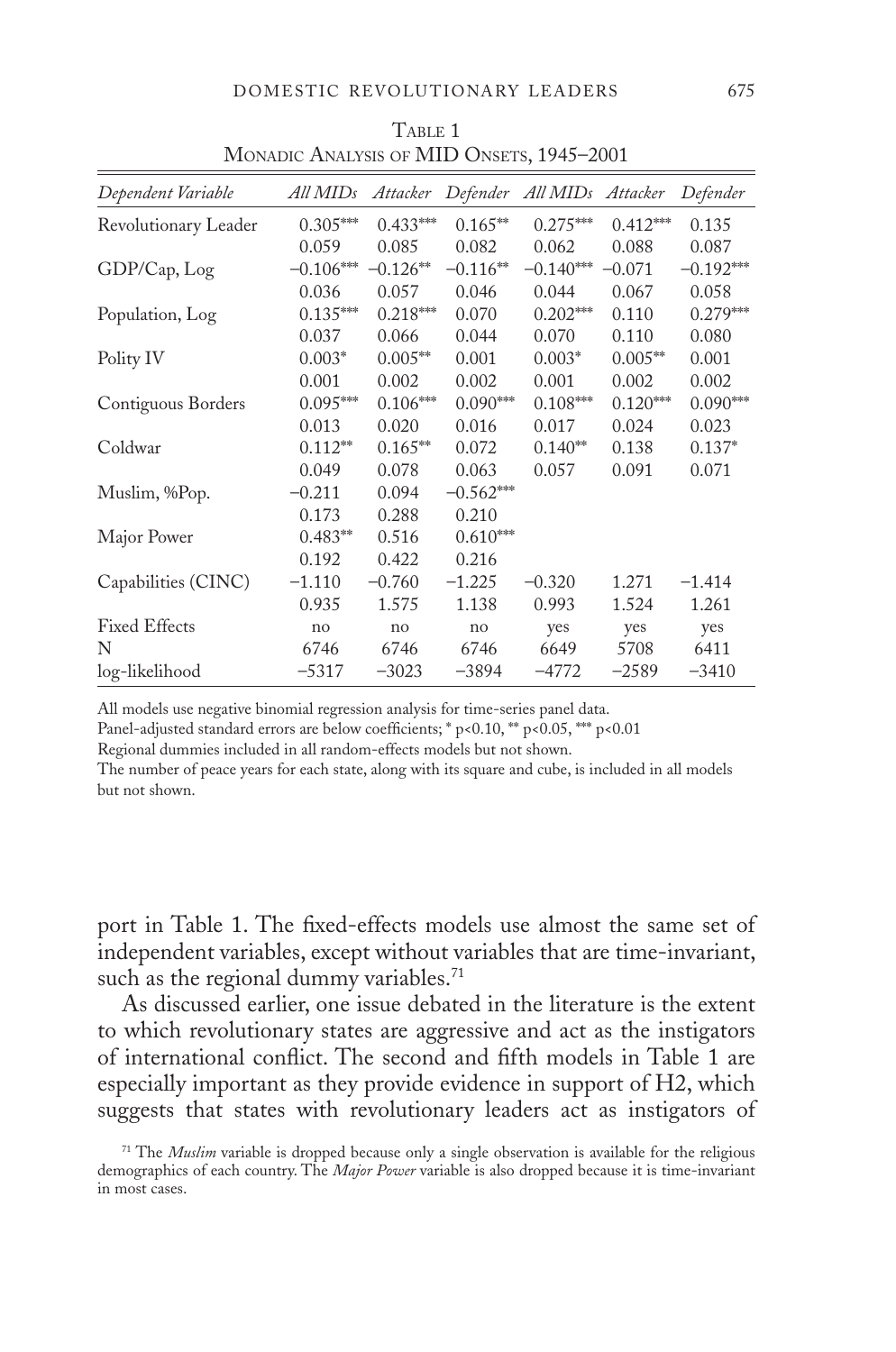international conflict. This result is confirmed by the evidence in Table 2, which indicates the average annual number of MID onsets experienced by each type of state. The table suggests that in the aggregate, states with revolutionary leaders are more likely to act as attackers than as defenders. Moreover, the increase in a revolutionary state's propensity to instigate conflict, compared with nonrevolutionary states, is higher than the increase in its propensity to act as the defender. Thus while neighboring states do occasionally attack postrevolutionary states (for example, Iraq-Iran, 1980), these events do not adequately explain the pattern of observations. Revolutionary states have a higher rate as both the instigator and the defender in MIDs, but the former is far more important in driving the overall rate.

The other striking feature of Table 2 is the magnitude of the impact of revolutionary leaders on the state's propensity for international conflict. The first column shows that revolutionary states engage in almost twice the number of MIDs per year as do nonrevolutionary states.<sup>72</sup> The next columns indicate that revolutionary states instigate MIDs at a rate 179 percent higher than do nonrevolutionary states; for defensive MIDs, the rate is 42 percent higher. These are substantively large effects.<sup>73</sup>

Table 3 tests H3, which suggests that the high propensity of revolutionary states to instigate international conflicts endures so long as the original leader(s) of the revolution is in executive office. To test the hypothesis, two new variables are introduced. The first is *Postrevolutionary Period,* which is coded dichotomously. It equals 1 only in the ten years immediately following the uprising or event that brought a revolutionary leader to power, and 0 in all other observations. In the robustness checks, this ten-year period was varied to five- and fifteenyear periods, and the results were consistent. A second variable, called *Revolutionary Leader\*Period* is an interaction term, created by multiplying together the two dichotomous variables *Revolutionary Leader* and *Postrevolutionary Period*. Forty-two percent of the state-year observations of *Revolutionary Leaders* occur after the ten-year *Postrevolutionary Period*, and 21 percent of the state-years in the *Postrevolutionary Period* occur after the initial *Revolutionary Leader* has left office (that is, the leader's tenure was fewer than ten years).

Introducing these new variables allows us to focus on the relative explanatory power of the leader of the revolution as distinct from the

 $72$  The overall rate of conflict remains relatively low on an annual basis, a little less than one MID per year. See Table 2.

<sup>73</sup> Note that Table 2 indicates the impact *in the aggregate* and does not control for other variables as in the regression analysis. See further discussion below.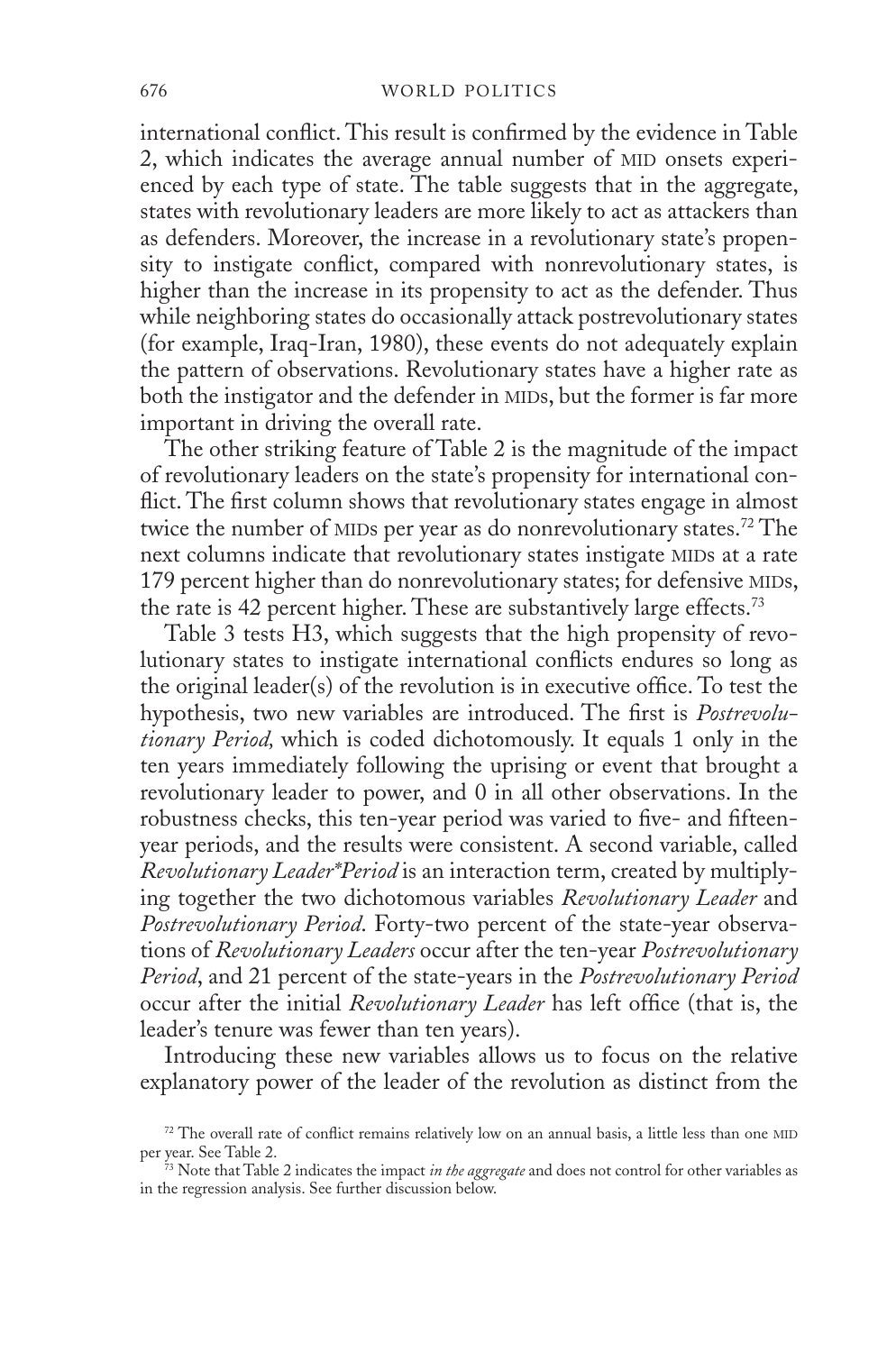|                                                         | TABLE 2 |  |  |
|---------------------------------------------------------|---------|--|--|
| AGGREGATE RATE OF MID ONSETS, BY LEADER TYPE, 1945-2001 |         |  |  |

|                        | All MID Onsets | Attacker-MIDs | Defender-MIDs |
|------------------------|----------------|---------------|---------------|
| Nonrevolutionary       | 0.431          | 0.166         | 0.264         |
| Revolutionary          | $0.841***$     | $0.465***$    | $0.376***$    |
| Revol as % of Nonrevol | 195%           | 2.79%         | 142%          |

Count of MID onsets per state-year, average over 1945–2001. Data: COW MIDS data set v3.02. t-tests used for statistical significance: \* p<0.10, \*\* p<0.05, \*\*\* p<0.01

| TABLE 3                                            |
|----------------------------------------------------|
| MONADIC ANALYSIS OF MID ONSETS, DISTINGUISHING THE |
| POSTREVOLUTIONARY PERIOD                           |

| Dependent Variable   | All MIDs    | Attacker   |                | Defender All MIDs Attacker |            | Defender    |
|----------------------|-------------|------------|----------------|----------------------------|------------|-------------|
| Revolutionary Leader | $0.201***$  | $0.261**$  | 0.123          | $0.147*$                   | $0.226**$  | 0.070       |
|                      | 0.077       | 0.109      | 0.108          | 0.081                      | 0.114      | 0.114       |
| Revolutionary Period | $0.280*$    | 0.168      | $0.358*$       | $0.357**$                  | 0.185      | $0.484**$   |
|                      | 0.147       | 0.228      | 0.189          | 0.148                      | 0.230      | 0.190       |
| Revol. Leader*Period | $-0.081$    | 0.147      | $-0.260$       | $-0.114$                   | 0.144      | $-0.332$    |
|                      | 0.167       | 0.253      | 0.222          | 0.168                      | 0.255      | 0.223       |
| GDP/Cap, Log         | $-0.106***$ | $-0.127**$ | $-0.115**$     | $-0.152***$                | $-0.099$   | $-0.194***$ |
|                      | 0.036       | 0.057      | 0.046          | 0.044                      | 0.068      | 0.057       |
| Population, Log      | $0.148***$  | $0.252***$ | $0.075^{\ast}$ | $0.254***$                 | $0.207*$   | $0.302***$  |
|                      | 0.037       | 0.067      | 0.045          | 0.072                      | 0.119      | 0.081       |
| Polity IV            | $0.003*$    | $0.005**$  | 0.001          | $0.003*$                   | $0.006**$  | 0.001       |
|                      | 0.001       | 0.002      | 0.002          | 0.001                      | 0.002      | 0.002       |
| Contiguous Borders   | $0.093***$  | $0.105***$ | $0.088***$     | $0.106***$                 | $0.122***$ | $0.085***$  |
|                      | 0.013       | 0.020      | 0.016          | 0.017                      | 0.024      | 0.022       |
| Coldwar              | $0.109**$   | $0.161**$  | 0.074          | $0.150***$                 | $0.162*$   | $0.141**$   |
|                      | 0.049       | 0.078      | 0.063          | 0.057                      | 0.093      | 0.071       |
| Muslim, %Pop.        | $-0.206$    | 0.119      | $-0.562***$    |                            |            |             |
|                      | 0.174       | 0.289      | 0.211          |                            |            |             |
| Major Power          | $0.454**$   | 0.420      | $0.603***$     |                            |            |             |
|                      | 0.193       | 0.424      | 0.217          |                            |            |             |
| Capabilities (CINC)  | $-0.755$    | $-0.132$   | $-1.020$       | $-0.111$                   | 1.480      | $-1.207$    |
|                      | 0.930       | 1.560      | 1.135          | 0.974                      | 1.520      | 1.241       |
| <b>Fixed Effects</b> | no          | no         | no             | yes                        | yes        | yes         |
| N                    | 6746        | 6746       | 6746           | 6649                       | 5708       | 6411        |
| log-likelihood       | $-5313$     | $-3019$    | $-3892$        | $-4765$                    | $-2585$    | $-3406$     |

All models use negative binomial regression analysis for time-series panel data.

Panel-adjusted standard errors are below coefficients; \* p<0.10, \*\* p<0.05, \*\*\* p<0.01

Regional dummies included in all random-effects models but not shown.

The number of peace years for each state, along with its square and cube, is included in all models but not shown.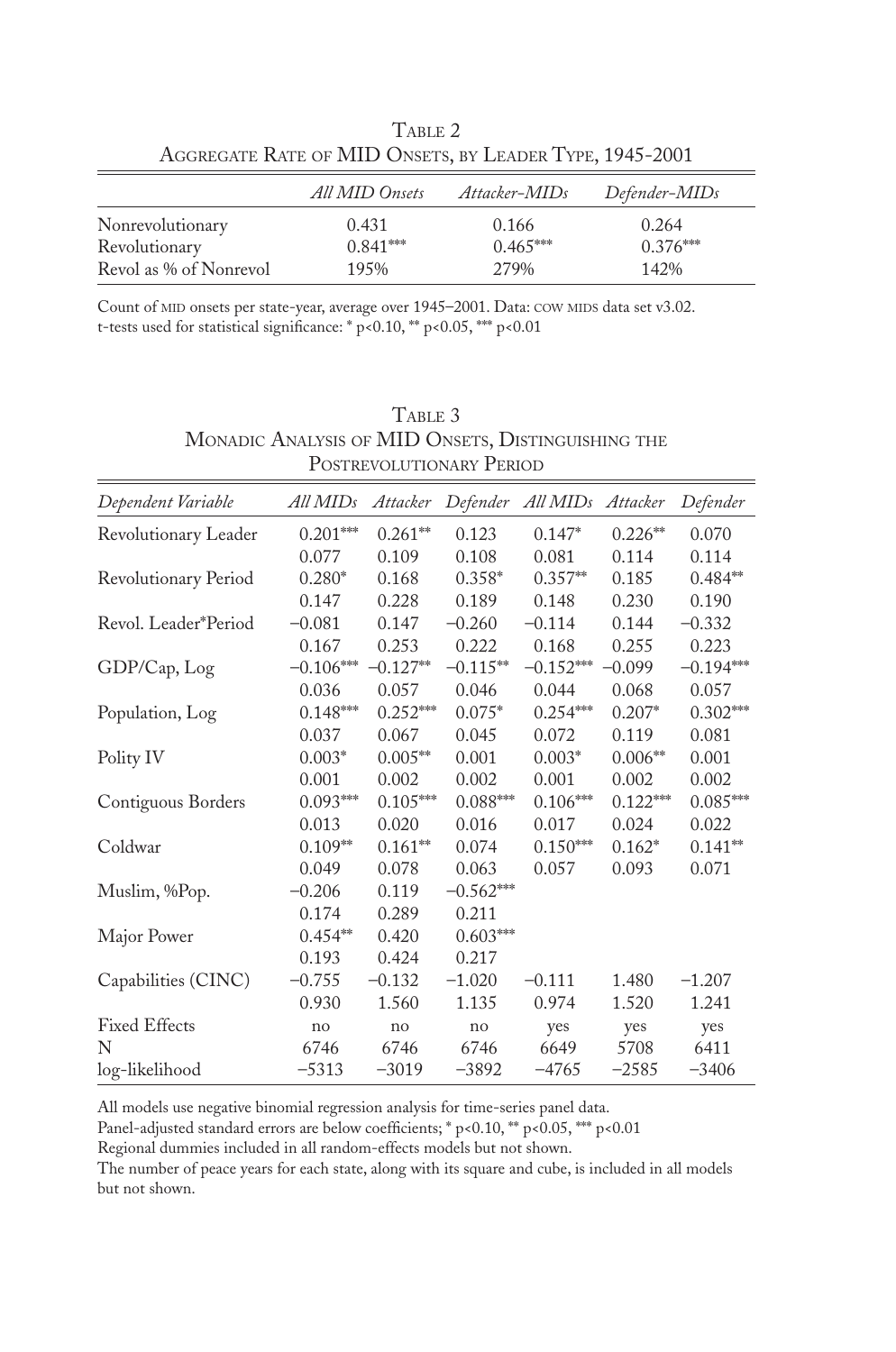political turmoil in the immediate aftermath of the revolution. H3 focuses on the propensity of revolutionary states to instigate conflicts, so we should pay most attention to the models that have *Attacker-MIDs* as the dependent variable. If H3 is correct, we should expect the coefficient for *Revolutionary Leader* to remain positive and significant even when the new variables have been introduced. This would suggest that even when we control for the effects of a postrevolutionary period, the role of the leader is associated with an increased propensity to instigate conflict. H3 does not make a strong prediction about the size or even the sign of the new variable *Postrevolutionary Period*. As for the interaction term, it gives us some indication of whether revolutionary leaders are especially aggressive in the immediate postrevolutionary period, as compared with the rest of their tenure in office. This is possible, but if it is the leader's individual attributes that matter most, it is also possible that the interaction term will be close to zero and statistically insignificant, suggesting that the propensity of revolutionary leaders to instigate conflict is relatively constant over time.

The first model in Table 3 focuses on all MID onsets as the dependent variable. As the results indicate, both the *Revolutionary Leader*  and *Postrevolutionary Period* variables have positive and significant coefficients, suggesting that the presence of a revolutionary leader increases the state's propensity for international conflict somewhat independently of the turmoil in the postrevolutionary period and that this propensity persists even after that period has elapsed. The interaction term between the two variables is not statistically significant. The second model is even more instructive, because it focuses on *Attacker-MIDs* as the dependent variable. In this model, only the coefficient for *Revolutionary Leader* is positive and significant, suggesting that the postrevolutionary period by itself has no independent impact on the revolutionary state's propensity to instigate international conflict. By contrast, the third model focuses on *Defender-MIDs*. In this model, the result is reversed: only the coefficient for *Postrevolutionary Period* is positive and (weakly) significant. This result is entirely consistent with the expectations of the theory, as it suggests that the role of revolutionary leaders is to increase the aggressiveness of the state. The fourth, fifth, and sixth columns of Table 3 retest these first three models using country fixed-effects, and again the results are quite consistent. Thus the evidence supports H3.

Two further tests are illustrative. First, Figure 1 examines revolutionary leaders' propensity for MIDs over time. Along the x-axis, the time since the state's last revolution is indicated; the y-axis indicates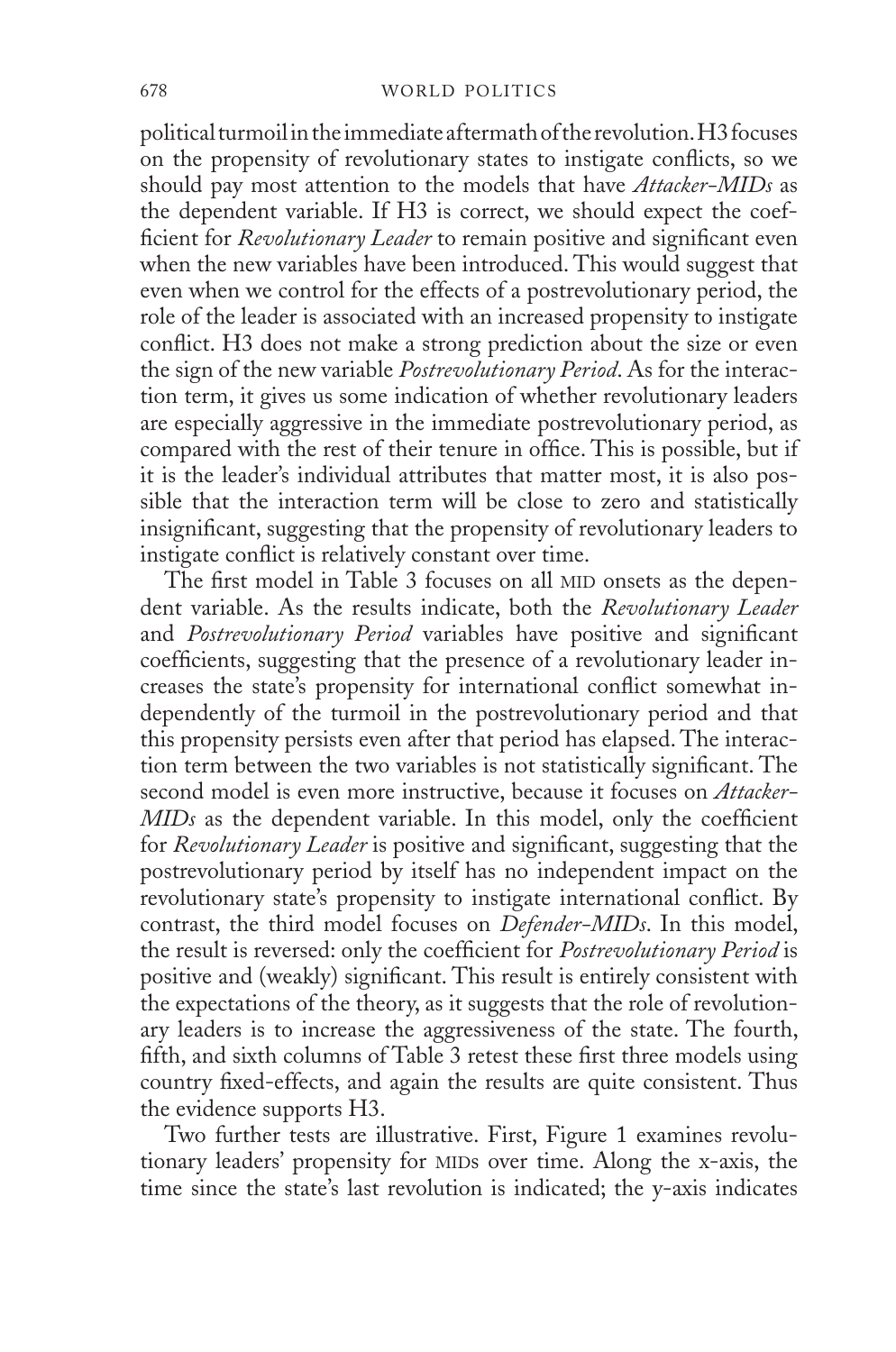

Figure 1 RATE OF ATTACKER-MID ONSETS OVER TIME SINCE A REVOLUTION, by Leader Type

the average rate of *Attacker-MIDs* per year. The black bars show the rate of *Attacker-MIDs* for revolutionary leaders who are still in office; the white bars show the rate of *Attacker-MIDs* for states in which the original revolutionary leader is no longer in power. Thus, as revolutionary leaders exit office, the state is reclassified as nonrevolutionary, such that it contributes to the conflict rate represented by the white bar rather than the black bar. For purposes of comparison, the rate of *Attacker-MIDs* for states that have never had a revolution is indicated on the far left hand side. As the figure indicates, the rate of *Attacker-MIDs* is consistently higher among revolutionary leaders than among nonrevolutionary leaders. This is true even thirty years after the revolution. By contrast, after the revolutionary leader(s) have left office, a state returns to a much lower rate of *Attacker-MIDs* (as represented by the white bars). This provides additional support for H3.

Second, one might wonder about whether it is the leader's personality or the structure of a revolutionary regime that makes the state more conflict prone. As a way of investigating this question, state leaders are divided into four categories: (1) leaders who are nonrevolutionary (that is, who came to power in a normalized way); (2) leaders who came to power in an irregular transition (for example, by a coup) but who did not subsequently lead revolutionary governments; (3) revolutionary leaders; and (4) leaders who are successors in a revolutionary regime but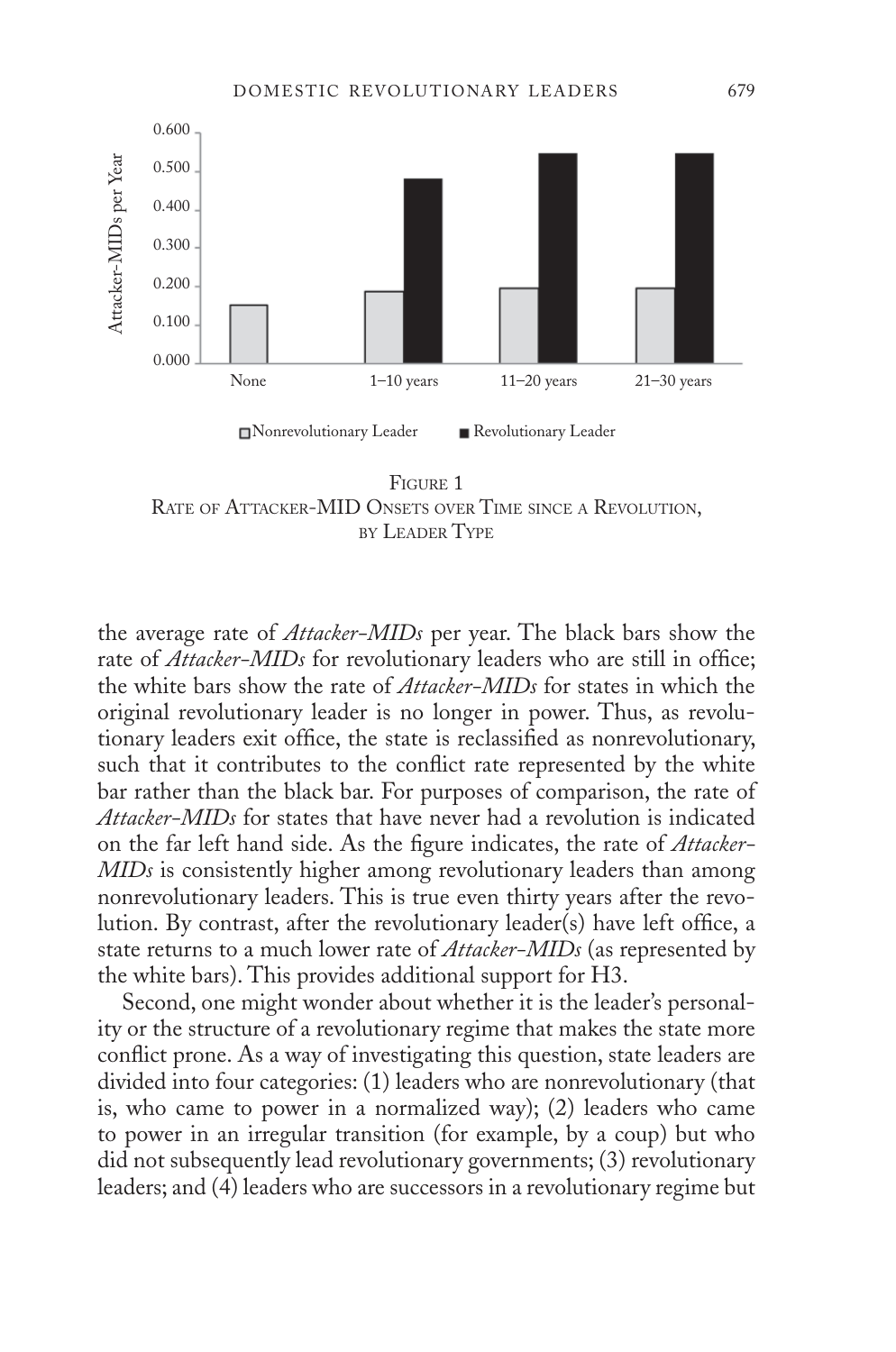#### 680 WORLD POLITICS

who were not leaders of the original revolution. This allows us to compare revolutionary leaders with their successors (thus offering insight about whether it is the revolutionary leader or the revolutionary regime that affects a state's propensity to instigate international conflict) and to distinguish the behavior of leaders who were merely violent from those who are truly revolutionary. A revolutionary successor is defined as one who (1) was not a leader of the original revolution and (2) came to power within three years of a revolutionary leader being in office, so long as  $(3)$  there was not a significant change in the regime structures.<sup>74</sup>

Table 4 shows the results of introducing these other leader types into the regression models. As expected, revolutionary leaders instigate significantly more international conflicts than all of the other leader types. Revolutionary successors tend to instigate at a significantly lower rate than the original revolutionary leaders; postestimation tests show that this difference is statistically significant.<sup>75</sup> This suggests that the individual attributes of the original revolutionary leader(s) are especially important in explaining the initiation of state conflict, as compared with other factors such as the postrevolutionary regime structures. The difference between revolutionary leaders and nonrevolutionary irregular leaders is also significant, as expected. The pattern in Table 4 remains consistent even if the data sample is restricted only to non-OECD countries or only to MIDs in which at least one fatality occurred (*Fatal-mids*). It also remains consistent if one narrows the definition of revolutionary leaders to only those who were the first to lead the state after the revolution (for example, only Lenin, not Stalin).<sup>76</sup>

The evidence in support of H2 and H3 sheds new light on the causal mechanisms linking revolution and international conflict. As discussed earlier, some scholars suggest that revolutions create windows of opportunity for revolutionary states in turmoil to be attacked by other states.

<sup>74</sup> N=175 state-years involving thirty-two unique leaders coded as "revolutionary successors." A "significant change in the regime" is judged to occur when there has been a significant disruption, such as a coup or shift in Polity score. I also broadened the definition of revolutionary successors by allowing any leader who came to power within twenty years (rather than three) of a revolutionary leader to be considered a successor; this did not materially change the pattern of the results.

<sup>&</sup>lt;sup>75</sup> The positive and significant difference between revolutionary leaders and their successors is true in all models in which the dependent variable is *All MIDs* or *Attacker-MIDs* (for example, in model 1, the difference is significant at p<0.058; for model 2, p<0.01). The difference disappears when the regressions focus on *Defender-MIDs*, which is quite consistent with my theory.

<sup>76</sup> Following the definitions described earlier, some events produce multiple revolutionary leaders (for example, Lenin and Stalin) who count as original revolutionaries; the leaders who follow them (for example, Khrushchev) are considered successors. As a robustness check, I excluded all leaders such as Stalin who are coded as revolutionary but were not the first to lead the state, and this did not materially change the results in Table 4.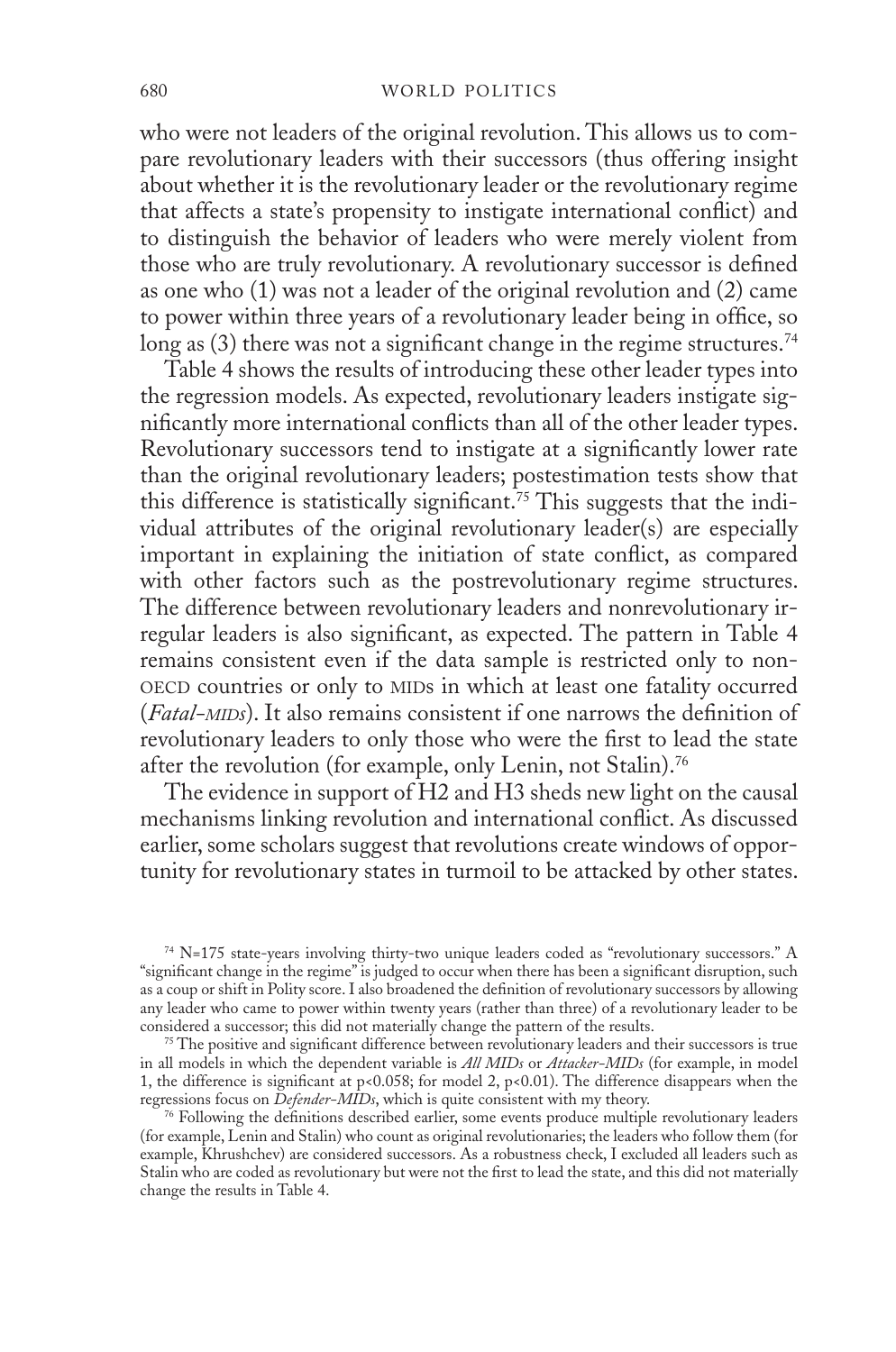| Dependent Variable   | All MIDs    | Attacker   |             | Defender All MIDs | Attacker   | Defender    |
|----------------------|-------------|------------|-------------|-------------------|------------|-------------|
| Revolutionary Leader | $0.309***$  | $0.423***$ | $0.169*$    | $0.274***$        | $0.377***$ | $0.164*$    |
|                      | 0.000       | 0.000      | 0.000       | 0.000             | 0.000      | 0.000       |
| Revol Successor      | 0.107       | $-0.025$   | 0.205       | 0.101             | $-0.076$   | $0.250*$    |
|                      | 0.107       | 0.000      | 0.000       | 0.000             | 0.000      | 0.148       |
| Nonrevol Coup Leader | $-0.010$    | 0.102      | $-0.139$    | 0.003             | 0.062      | $-0.030$    |
|                      | 0.080       | 0.000      | 0.111       | 0.000             | 0.000      | 0.000       |
| GDP/Cap, Log         | $-0.117***$ | $-0.133**$ | $-0.130***$ | $-0.159***$       | $-0.095$   | $-0.207***$ |
|                      | 0.000       | 0.000      | 0.000       | 0.000             | 0.000      | 0.000       |
| Population, Log      | $0.132***$  | $0.226***$ | 0.065       | $0.201***$        | 0.134      | $0.000***$  |
|                      | 0.000       | 0.000      | 0.000       | 0.070             | 0.000      | 0.000       |
| Polity IV            | $0.000*$    | $0.000**$  | 0.000       | $0.000*$          | $0.000**$  | 0.000       |
|                      | 0.000       | 0.000      | 0.000       | 0.000             | 0.000      | 0.000       |
| Contiguous Borders   | $0.098***$  | $0.110***$ | $0.000***$  | $0.000***$        | $0.128***$ | $0.093***$  |
|                      | 0.000       | 0.000      | 0.000       | 0.000             | 0.000      | 0.000       |
| Coldwar              | $0.000**$   | $0.158**$  | 0.067       | $0.135**$         | 0.138      | $0.131*$    |
|                      | 0.000       | 0.000      | 0.000       | 0.000             | 0.000      | 0.000       |
| Muslim, %Pop.        | $-0.228$    | 0.089      | $0.000***$  |                   |            |             |
|                      | 0.175       | 0.289      | 0.000       |                   |            |             |
| Major Power          | $0.476**$   | 0.480      | $0.612***$  |                   |            |             |
|                      | 0.194       | 0.423      | 0.000       |                   |            |             |
| Capabilities (CINC)  | $-1.079$    | $-0.676$   | $-1.292$    | $-0.235$          | 1.271      | $-1.378$    |
|                      | 0.934       | 1.573      | 0.000       | 0.990             | 1.530      | 1.255       |
| <b>Fixed Effects</b> | no          | no         | no          | yes               | yes        | yes         |
| N                    | 6727        | 6727       | 6727        | 6630              | 5689       | 6359        |
| log-likelihood       | $-5292$     | $-3007$    | $-3872$     | $-4746$           | $-2573$    | $-3387$     |

TABLE 4 Monadic Analysis of MID Onsets, with Revolutionary "Successors"

All models use negative binomial regression analysis for time-series panel data.

Panel-adjusted standard errors are below coefficients; \* p<0.10, \*\* p<0.05, \*\*\* p<0.01

Regional dummies included in all random-effects models but not shown.

The number of peace years for each state, along with its square and cube, is included in all models but not shown.

Such windows of opportunity cannot adequately explain the evidence presented here in support of H2 and H3 (although they are consistent with the finding that the coefficient for *Postrevolutionary Period* is positive and significant, especially for *Defender-MIDs*). Mechanisms that focus on the leadership of the revolutionary state are needed to explain the empirical evidence. Thus the evidence is consistent with the key mechanism hypothesized in this article—that is, revolutions select ambitious, risk-tolerant leaders. It also could be viewed as consistent with some of the mechanisms suggested by others, but at a minimum this article offers new precision as to how those mechanisms operate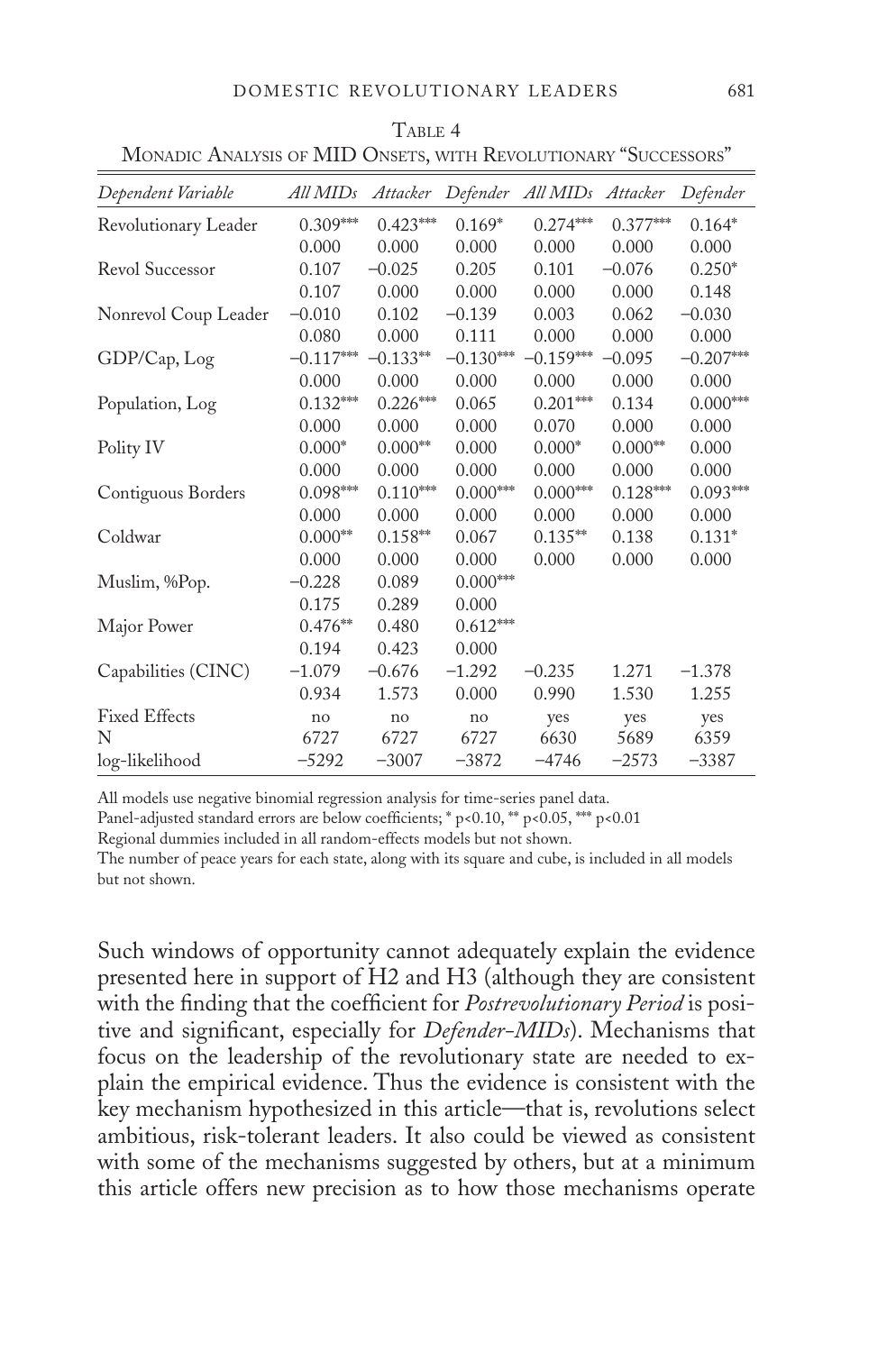#### 682 world politics

in practice. For example, Maoz suggests that new revolutionary leaders need to mobilize support for the regime through scapegoating.<sup>77</sup> The evidence in this article would suggest for Maoz that the tendency to scapegoat endures as long as the revolutionary leader is in office, rather than for some initial period of time, and that subsequent leaders who take office after the original revolutionary leader(s) do not engage in the same type of behavior.

## Dyadic Analysis

I now move to the dyadic analysis. This analysis uses data and methodology similar to that used by Gleditsch, Salehyan, and Schultz in their work linking civil wars and MIDs.<sup>78</sup> Building on their model serves to increase the comparability between the results presented here and the large existing literature on the causes of war and conflict. I use a probit regression model to conduct the analysis, with dyad-years as the unit of analysis. Gleditsch, Salehyan, and Schultz's data sample is restricted to politically relevant dyads: that is, only dyads in which the states are geographically contiguous or at least one of the states is a major power. This is different from, and complementary to, the monadic analysis, which considered MIDs with all other states, not just with the politically relevant ones. The dependent variable is the onset of a MID, which is coded dichotomously (1 for dyad-years in which there is a new MID, and 0 otherwise). The dependent variable is coded as missing in dyadyears with ongoing MIDs, as the analysis focuses on dispute onset. The time period of the analysis is 1948–2001, based on the availability of data.

The multivariate analysis includes a series of standard control variables known to influence the risk of a dyadic dispute; all of them are drawn from the model used by Gleditsch, Salehyan, and Schultz. One advantage of this approach is that it can control for some variables that cannot be captured in the monadic analysis. A second advantage is that the dyadic results permit us to compare the substantive effect of revolutionary leaders with other covariates highlighted in the literature on international conflict, such as the democratic peace hypothesis. Included as control variables are dummy variables indicating (1) whether both states in the dyad are democratic; (2) whether either state in the dyad is experiencing a civil war; (3) whether the states in the dyad are territorially contiguous (by land or a short distance of water); and (4) whether the states were ever territorially contiguous through co-

<sup>77</sup> Maoz 1996, 92.

<sup>78</sup> Gleditsch, Salehyan, and Schultz 2008.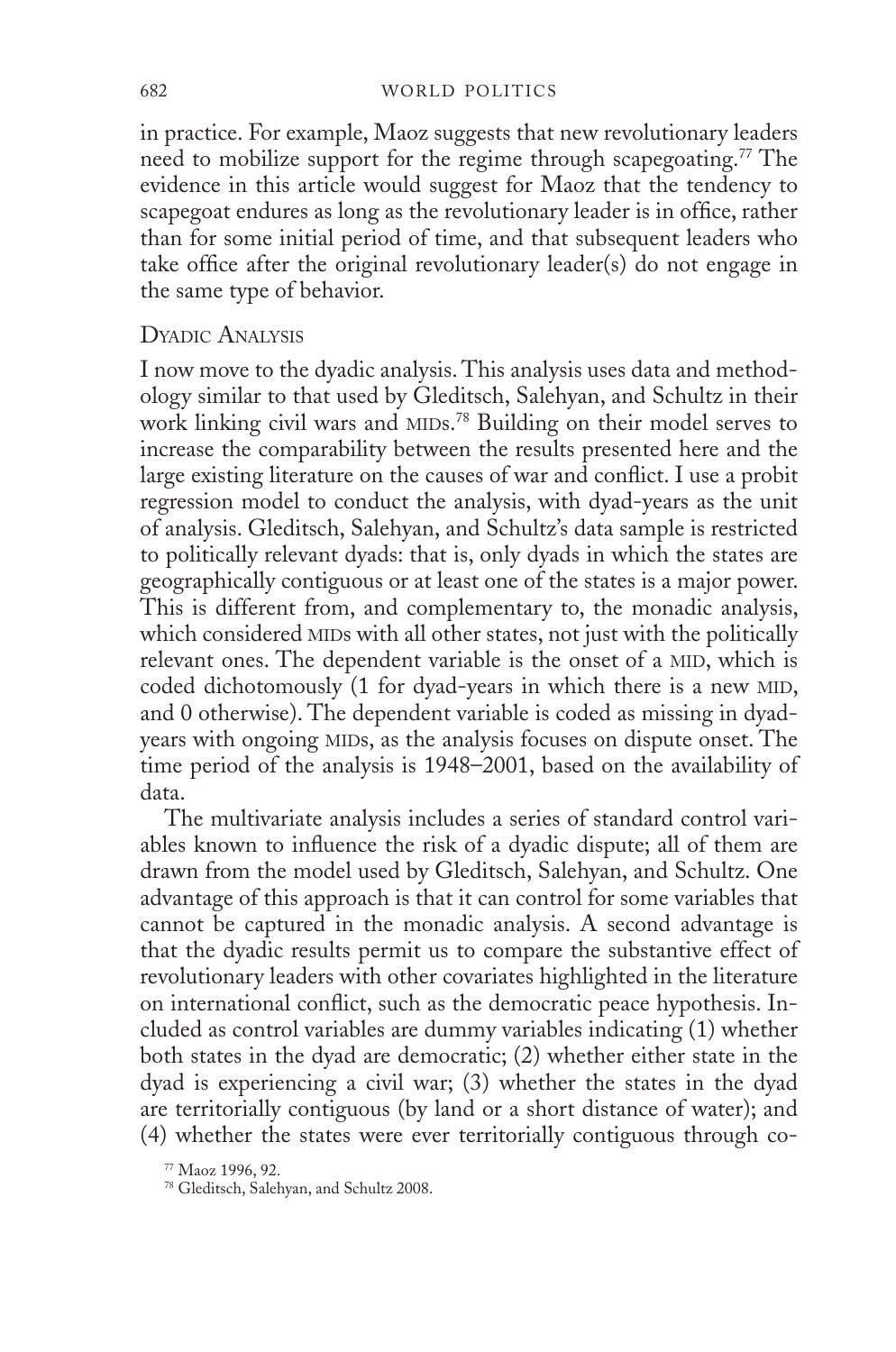lonial holdings or dependent territories. Also included are measures of the states' military capabilities (using the cinc score: the ratio of the strong state to the weaker state, logged); a variable measuring the similarity of the two states' alliance portfolios; the level of trade dependence within the dyad; and the number of igos of which both states were members.<sup>79</sup> Finally, the regressions include a natural spline function (with three knots) of the number of years that have elapsed since the country last experienced a MID, though the estimates of these parameters are not shown.<sup>80</sup> The independent variables are lagged by one year to avoid the risk of inflating estimates due to reverse causation.<sup>81</sup>

Table 5 provides the results of the analysis. Model 1 is an exact replication of the findings by Gleditsch, Salehyan, and Schultz.<sup>82</sup> The model indicates that joint democracy is negatively associated, and civil wars are positively associated, with the onset of MIDs. In model 2, the *Revolutionary Leader* variable is added to the base model, and it is found to be positively and significantly correlated with MID onset. Again, the results provide strong support for H1: revolutionary states are highly conflict prone. The effect of revolutionary leaders is striking: postestimation analysis suggests that they are associated with a 112 percent increase in the probability of MID onset (Figure 2).<sup>83</sup> This is significant because to date the impact of revolutionary leaders is rather less well known or as well integrated into quantitative studies of international conflict as are other phenomena such as the democratic peace.

The final model in Table 5, model 3, switches the unit of analysis to a directed-dyad-year, which allows the analysis to determine whether the state acted as the attacker or the defender in the dispute.<sup>84</sup> The *Revolutionary Leader in Dyad* variable is then broken into two constituent parts, based on whether a revolutionary leader was present in the attacking state or the defending state (or even both). As the coefficient on *Revolutionary Attacker* indicates, the variable is positively and significantly correlated with the onset of a MID. The coefficient for *Revolutionary Defender* is also positive but the correlation is only weakly

<sup>79</sup> For details about the data and methods used to construct these variables, see Gleditsch, Salehyan, and Schultz 2008.

80 Beck, Katz, and Tucker 1998.

<sup>81</sup> Tests performed using the nonlagged independent variables yield virtually identical estimates.

<sup>82</sup> Model 1 of Table 2 in Gleditsch, Salehyan, and Schultz 2008

<sup>83</sup> Figure 2 shows the conditional effect of having at least one revolutionary leader in the dyad on the probability of mid onset, holding other variables at their means. For a comparison of the effects of revolutions and joint democracy, see also Colgan 2013b, Figure A-5

<sup>84</sup> Note that this approach of identifying the "attacker" and the "defender" is slightly different from the approach used in the monadic analysis. In the monadic analysis, the "revisionist" variable was used. However, in practice, there is little difference between the two approaches.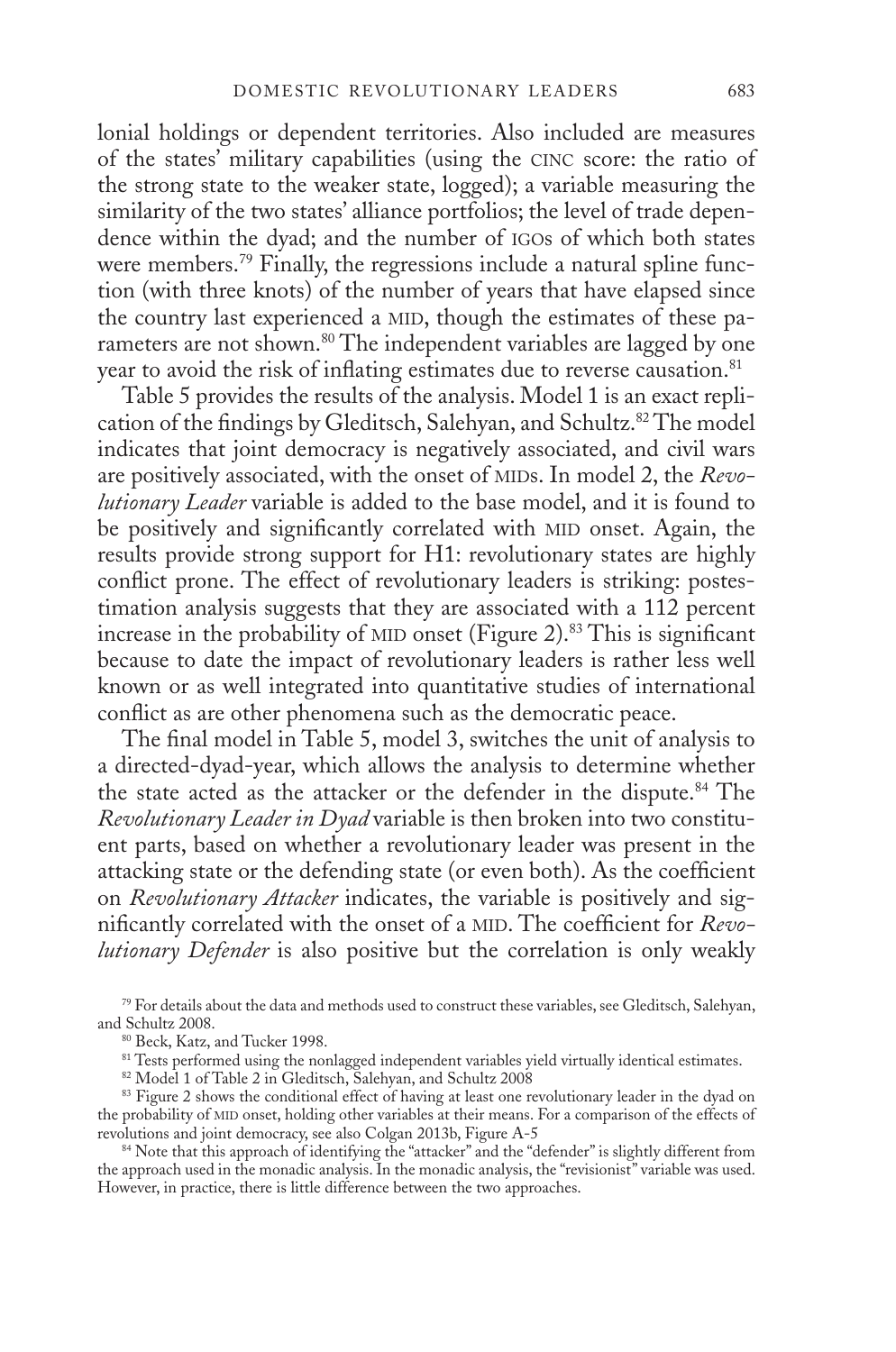|                                 | 1 Gleditsch et al. |                | 2 Revol. Gov'ts |                | 3 Directed Dyads |                |
|---------------------------------|--------------------|----------------|-----------------|----------------|------------------|----------------|
|                                 | df/dx              | <i>Std Err</i> | df/dx           | <i>Std Err</i> | df/dx            | <i>Std Err</i> |
| Revolutionary Leader<br>in Dyad |                    |                | $0.0050***$     | 0.0012         |                  |                |
| Revolutionary Attacker          |                    |                |                 |                | $0.0041***$      | 0.0008         |
| Revolutionary Defender          |                    |                |                 |                | $0.0009*$        | 0.0005         |
| Democratic Dyad                 | $-0.0060***$       | 0.0009         | $-0.0051***$    | 0.0010         | $0.0015***$      | 0.0006         |
| Civil War in Dyad               | $0.0047***$        | 0.0014         | $0.0035***$     | 0.0012         | $-0.0025***$     | 0.0004         |
| <b>Transitional Regime</b>      | $-0.0012$          | 0.0014         | $-0.0009$       | 0.0014         | $-0.0004$        | 0.0006         |
| in Dyad                         |                    |                |                 |                |                  |                |
| Contiguity                      | $0.0206***$        | 0.0024         | $0.0205***$     | 0.0024         | $0.0089***$      | 0.0012         |
| Colonial Contiguity             | $0.0119***$        | 0.0034         | $0.0114***$     | 0.0033         | $0.0051***$      | 0.0015         |
| Ln (Capability Ratio)           | $-0.0016***$       | 0.0003         | $-0.0016***$    | 0.0003         | $-0.0008***$     | 0.0001         |
| Alliance S-Score                | $-0.0071***$       | 0.0017         | $-0.0074***$    | 0.0017         | $-0.0037***$     | 0.0008         |
| Low Trade Dependence            | $-0.0826$          | 0.0529         | $-0.0727$       | 0.0507         | $-0.0308$        | 0.0212         |
| Shared IGO                      | 0.0001             | 0.0000         | 0.0001          | 0.0000         | $0.0000**$       | 0.0000         |
| Memberships                     |                    |                |                 |                |                  |                |
| N                               | 44491              |                | 44303           |                | 94657            |                |
| Pseudo-R2                       | 0.291              |                | 0.295           |                | 0.276            |                |

TABLE 5 DYADIC ANALYSIS OF MID ONSETS

All models use probit regression analysis; entries show the marginal change in the probability of MID onset.

Robust standard errors are clustered by dyad; \* p<0.10, \*\* p<0.05, \*\*\* p<0.01

A spline (three knots) of peace years included in the regression but not shown.

significant. Again, this suggests that the role of revolutionary leaders is most important in initiating MIDs.

## ADDITIONAL ROBUSTNESS CHECKS

The results of the monadic and dyadic analyses were subjected to a battery of additional robustness checks. First, additional control variables were inserted into the analysis, such as a dummy for the Iran-Iraq "Tanker Wars," the geographic distance between capitals, and a dummy variable for each year. Second, the definition of revolutionary was broadened and narrowed as discussed above, as was the definition of the postrevolutionary period. Third, all of the state-years associated with each important country case (for example, Iraq, Iran) were dropped, one country at a time, and the regressions retested. Fourth, the data sample was restricted to only developing countries (that is, non-OECD), to test for possible heterogeneity between developed and developing states. Fifth, I included a control variable for each of the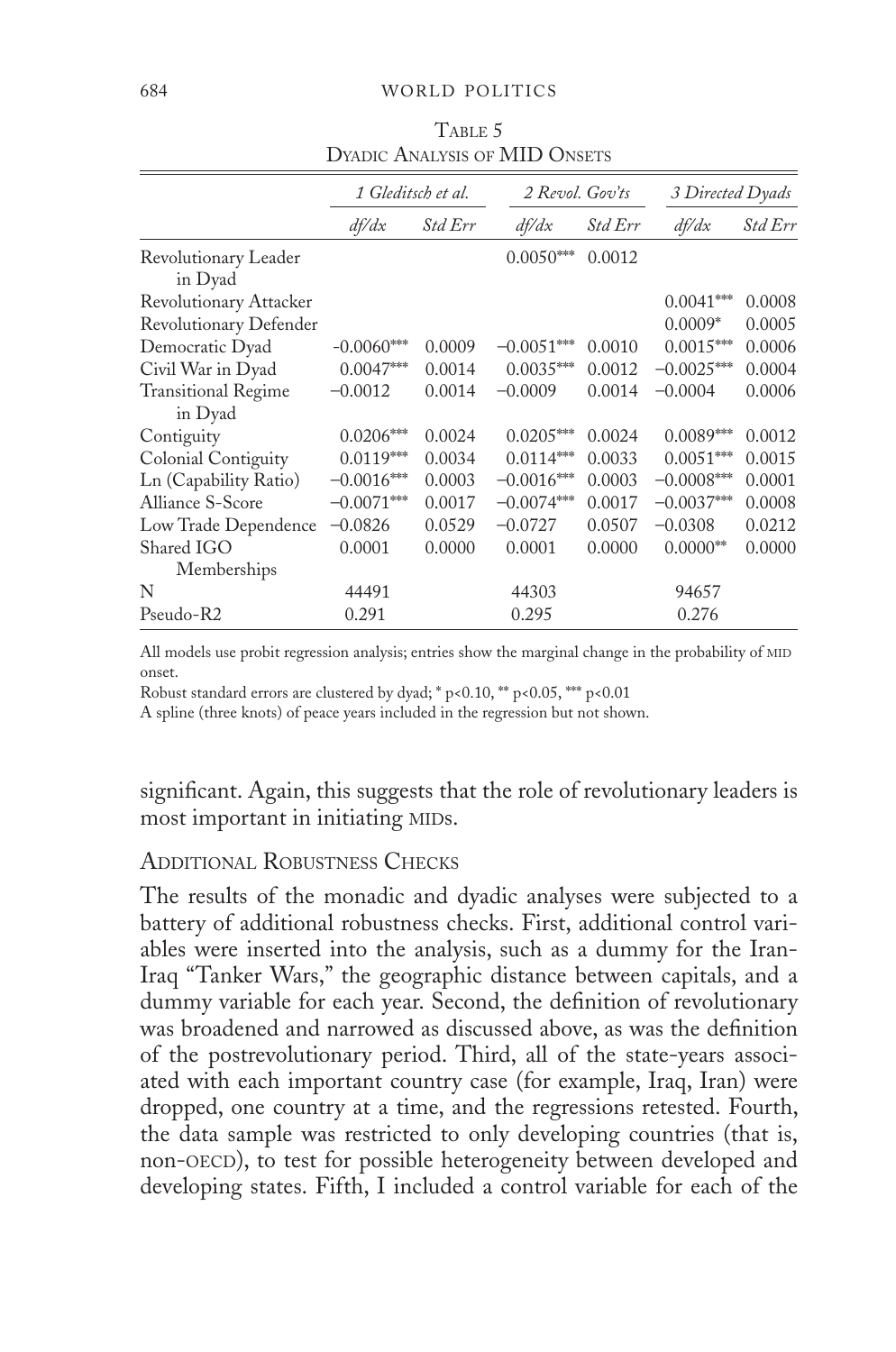

#### Figure 2

Dyadic Rate of MID Onsets, Effect of Revolutionary Leader (AT LEAST ONE IN DYAD)<sup>a</sup>

<sup>a</sup> Results based on model 2 of Table 5.

autocratic regime types (for example, personalist regimes) coded by Geddes, Wright, and Frantz.<sup>85</sup> In none of these robustness tests did the results change substantively.

I then tested for temporal differences during the Cold War (1945– 89) and the subsequent period (1990–2001) by running separate regressions using only the observations in these time periods. *Revolutionary Leader* remains positive and statistically significant in both time periods, although the statistical significance is somewhat weaker in the post-1990 period. This is perhaps not surprising, given that roughly three-quarters of all observations are in the pre-1990 Cold War period, and the sample size of state-years that are revolutionary in the post– Cold War period is relatively small (233 observations).

As a further robustness check, the analyses were retested using a variety of different forms of the dependent variable. First, only the mids in which at least one fatality occurred (*Fatal-MID*s) were used, and the results remained consistent. Second, instead of using the cow "revisionist" variable to classify a state's role in a MID as an attacker or

<sup>&</sup>lt;sup>85</sup> Geddes, Wright, and Frantz 2012. The regressions with control variables for regime type are shown in Colgan 2013b.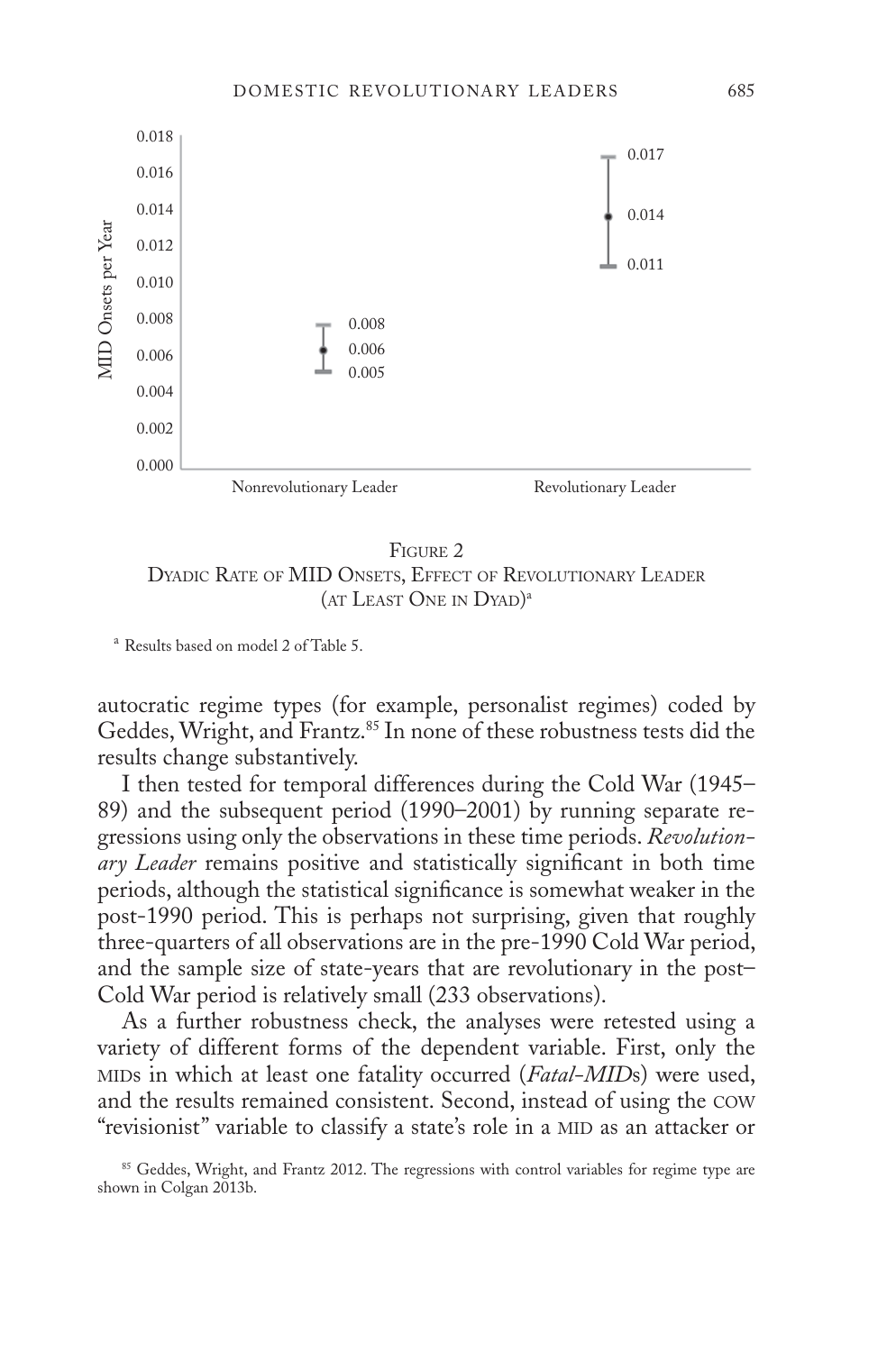defender in the monadic analysis, I also tried using the "Side A" coding. Again, the results remained consistent. Finally, previous work suggests that oil and revolutionary governments are particularly prone to international conflict.<sup>86</sup> Additional tests confirm that even when a measure of oil income is added to the regression, *Revolutionary Leaders* remains a highly significant variable on its own.

Finally, a state's propensity to engage in MIDs is correlated with the number of "revolutionary changes" made by the leader (as coded in the seven categories of potential political, economic, and social change).<sup>87</sup> The evidence shows that as the threshold for classification of a leader as "revolutionary" is raised, thereby eliminating some of the more ambiguous cases, the correlation between revolutionary leaders and international conflict is strengthened. Conversely, when the threshold for the "revolutionary" classification is lowered, thus including some leaders who are not truly revolutionary, the correlation with international conflict is weakened. This increases our confidence that the measure has conceptual validity.

### CONCLUSION

This article provides new evidence that domestic revolutionary leaders have a profound impact on international politics. Revolutionary leaders are highly conflict prone, principally because they act aggressively to instigate militarized interstate disputes. This phenomenon is observed statistically even when country fixed-effects are used to control for unobserved time-invariant properties of the states, and even when the analysis distinguishes between the effect of leader attributes and postrevolutionary regime structures. Moreover, the magnitude of these effects is large: for instance, a state led by a revolutionary leader is almost three times as likely to instigate a MID as is a state with a nonrevolutionary leader.

The large magnitude of the impact underscores the importance of including revolutionary leaders in research on international conflict, especially in quantitative analyses, and this article illustrates how that can be done relatively easily using a new data set. New light is also shed on some long-standing theoretical debates about the impact of revolutionary governments. For instance, scholars have debated whether revolutionary states are conflict prone primarily because they are aggressive or because they are attacked by neighboring states. This article

<sup>86</sup> Colgan 2010.

<sup>87</sup> Colgan 2012. The relevant graph is also available in Colgan 2013b.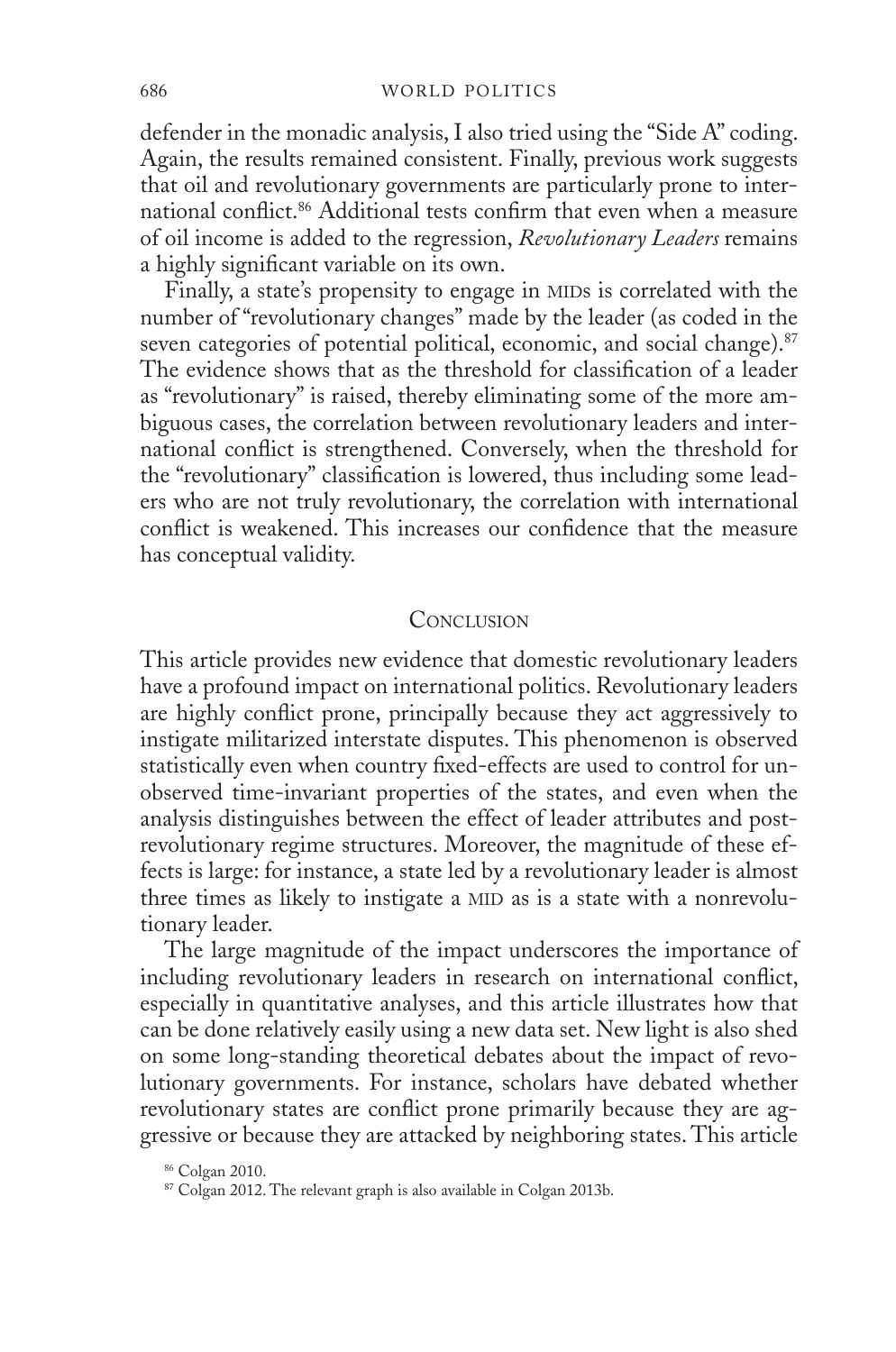offers evidence that revolutionary states are more aggressive than has been emphasized previously.

Opportunities for further research exist across the subfields of political science into the causes and consequences of domestic revolutions. For scholars of international relations, one pressing question is how revolutions affect other pertinent variables affecting international conflict, such as incomplete democratization, the size of the selectorate, the duration of conflict, or authoritarian regime types.<sup>88</sup> It is possible that some existing analyses suffer from omitted variable bias by not considering the impact of revolutionary leaders. A second question is how different types of postrevolutionary governments (for example, juntas versus personalist dictatorships) affect the state's propensity to engage in conflict.<sup>89</sup> For students of American foreign policy, these findings invite further inquiry into how the US government can best react to foreign revolutions and mitigate their impact on international peace and security.90 For comparativists, this article reinforces the demand for insight into the causes of revolutions and the character of different types of revolutions. Additional research might investigate how the impact of revolutions on international conflict varies by the type of revolution or its goals. In sum, the significant international impact of revolutionary leaders has been understudied for far too long.

#### **REFERENCES**

- Beck, Nathaniel, Jonathan N. Katz, and Richard Tucker. 1998. "Taking Time Seriously: Time-Series-Cross-Section Analysis with a Binary Dependent Variable." *American Journal of Political Science* 42, no. 4 (October): 1260–88.
- Briggs Myers, Isabel, and Peter B. Myers. 1995. *Gifts Differing: Understanding Personality Type*, 2nd ed. Boston, Mass.: Nicholas Brealey Publishing.
- Brinton, Crane. 1965. *The Anatomy of Revolution*, rev. ed. New York, N.Y.: Vintage.
- Bueno de Mesquita, Bruce, Alastair Smith, Randolph Siverson, and James Morrow. 2004. *The Logic of Political Survival*. Cambridge, Mass.: mit Press.
- Byman, Daniel L., and Kenneth M. Pollack. 2001. "Let Us Now Praise Great Men: Bringing the Statesman Back In." *International Security* 25, no. 4: 107–46.
- Caplan, Bryan. 2003. "Stigler-Becker versus Myers-Briggs: Why Preference-Based Explanations Are Scientifically Meaningful and Empirically Important." *Journal of Economic Behavior and Organization* 50, no. 4: 391–405.
- Carter, David B., and Curtis S. Signorino. 2010. "Back to the Future: Modeling Time Dependence in Binary Data." *Political Analysis* 18, no. 3: 271–92.

<sup>90</sup> Snyder 1999.

<sup>88</sup> Mansfield and Snyder 2005; Bueno de Mesquita et al. 2004; Weeks 2008.

<sup>89</sup> Colgan and Weeks forthcoming.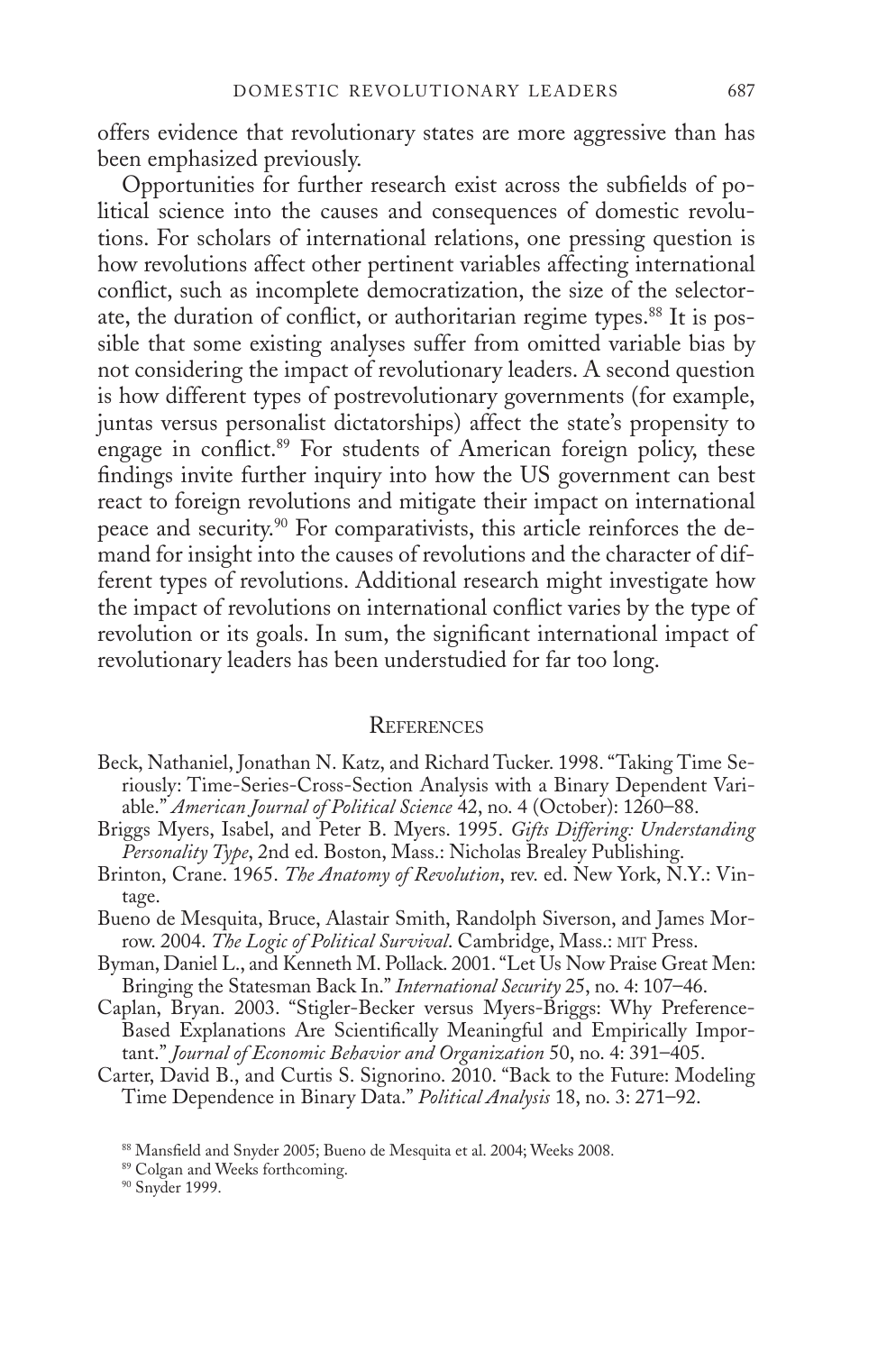- Carter, Jeffrey, Michael Bernhard, and Glenn Palmer. 2012. "Social Revolution, the State, and War: How Revolutions Affect War-Making Capacity and Interstate War Outcomes." *Journal of Conflict Resolution* 56, no. 3: 439–66.
- Chiozza, Giacomo, and Hein E. Goemans. 2004. "Avoiding Diversionary Targets." *Journal of Peace Research* 41, no. 4: 423–43.
	- ———. 2011. *Leaders and International Conflict*. New York, N.Y.: Cambridge University Press.
- Colgan, Jeff D. 2010. "Oil and Revolutionary Governments: Fuel for International Conflict." *International Organization* 64, no. 4: 661–94.
- ———. 2011. "Venezuela and Military Expenditure Data." *Journal of Peace Research* 48, no. 4: 547–56.
- ———. 2012. "Measuring Revolution." *Conflict Management and Peace Science* 29, no. 4: 444–67.
- ———. 2013a. *Petro-Aggression: How Oil Makes War*. Cambridge, UK: Cambridge University Press.
- ———. 2013b. "Appendix to Domestic Revolutionary Leaders and International Conflict." At http://nw08.american.edu/~colgan/.
- Colgan, Jeff D., and Jessica Weeks. Forthcoming. "Revolution, Personalist Dictatorships, and International Conflict." *International Organization*.
- Croco, Sarah. 2011. "The Decider's Dilemma: Leader Culpability, Domestic Politics and War Termination." *American Political Science Review* 105, no. 3: 457–77.
- Enterline, Andrew J. 1998. "Regime Changes and Interstate Conflict 1816–1992." *Political Research Quarterly* 51, no. 2: 385–409.
- Fearon, James D. 1995. "Rationalist Explanations for War." *International Organization* 49, no. 3: 379–414.
- Fearon, James D., and David D. Laitin. 2003. "Ethnicity, Insurgency, and Civil War." *American Political Science Review* 97, no. 1: 75–90.
- Filson, Darren, and Suzanne Werner. 2004. "Bargaining and Fighting: The Impact of Regime Type on War Onset, Duration, and Outcomes." *American Journal of Political Science* 48, no. 2: 296–313.
- Foran, John. 2005. *Taking Power: On the Origins of Third World Revolutions*. Cambridge, UK: Cambridge University Press.
- Geddes, Barbara. 1990. "How the Cases You Choose Affect the Answers You Get: Selection Bias in Comparative Politics." *Political Analysis* 2, no. 1: 131–50.
- Geddes, Barbara, Joseph Wright, and Erica Frantz. 2012. "Global Political Regimes Dataset." At http://dictators.la.psu.edu/.
- Ghosn, Faten, Glenn Palmer, and Stuart A. Bremer. 2004. "The MID3 Data Set, 1993–2001: Procedures, Coding Rules, and Description." *Conflict Management and Peace Science* 21, no. 2: 133.
- Glaser, Charles L. 2010. *Rational Theory of International Politics: The Logic of Competition and Cooperation*. Princeton, N.J.: Princeton University Press.
- Gleditsch, Kristian Skrede, Idean Salehyan, and Kenneth Schultz. 2008. "Fighting at Home, Fighting Abroad: How Civil Wars Lead to International Disputes." *Journal of Conflict Resolution* 52, no. 4: 479–506.
- Goemans, Hein E. 2008. "Which Way Out? The Manner and Consequences of Losing Office." *Journal of Conflict Resolution* 52, no. 6: 771–94.
- Goldstone, Jack A. 1993. *Revolution and Rebellion in the Early Modern World*. Berkeley, Calif.: University of California Press.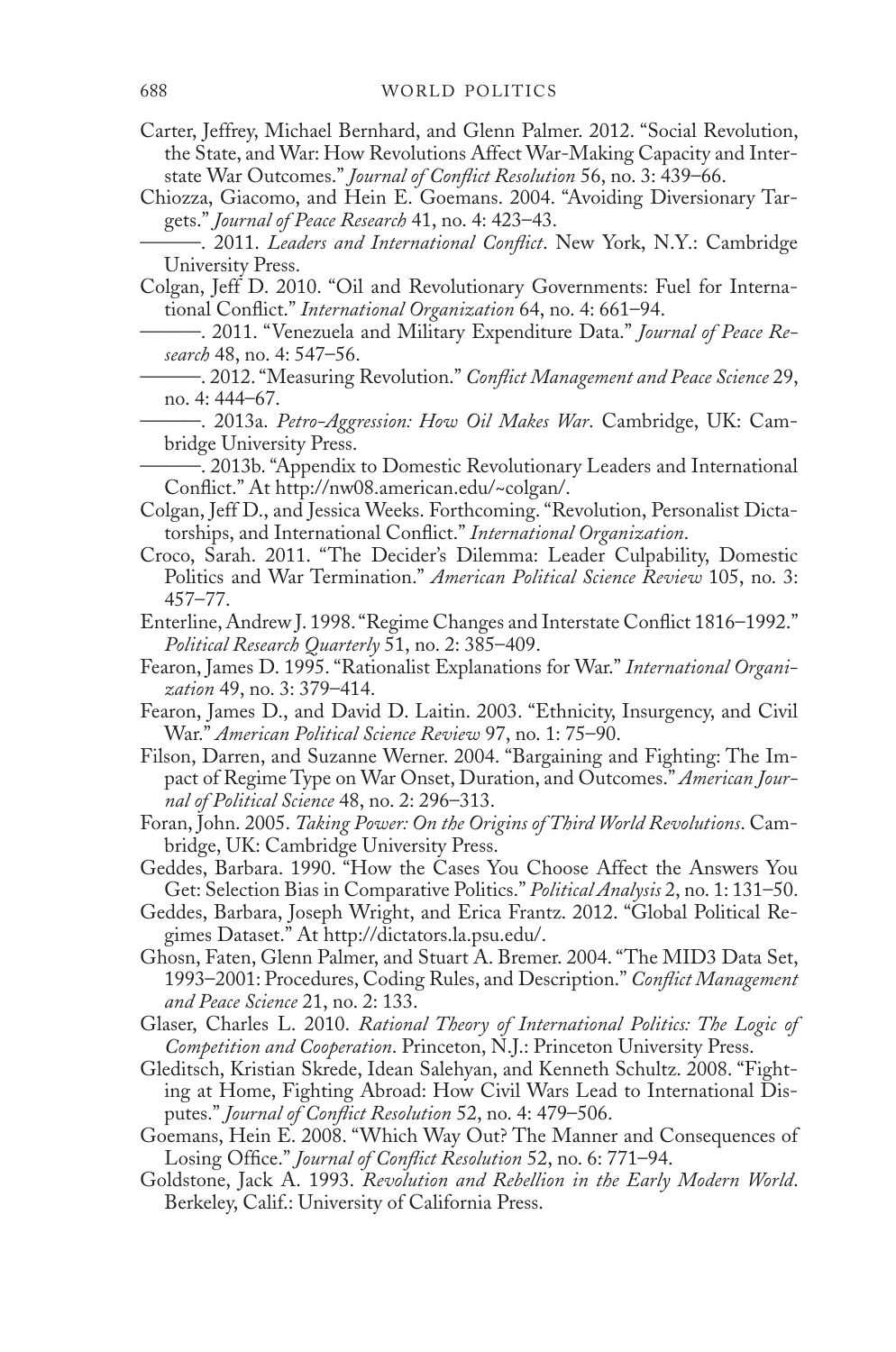———. 1997. "Revolution, War, and Security." *Security Studies* 6, no. 2: 127–51.

- ———. 1998. *The Encyclopedia of Political Revolutions*. Washington, D.C.: Congressional Quarterly.
- ———. 2001. "Toward a Fourth Generation of Revolutionary Theory." *Annual Review of Political Science* 4, no. 1: 139–87.
- Goodwin, Jeff. 2001. *No Other Way Out: States and Revolutionary Movements, 1945–1991*. Cambridge, UK: Cambridge University Press.
- Gurr, Ted Robert. 1970. *Why Men Rebel*. Princeton, N.J.: Princeton University Press.

———. 1988. "War, Revolution, and the Growth of the Coercive State." *Comparative Political Studies* 21, no. 1: 45.

- Horowitz, Michael C., and Allan C. Stam. Forthcoming. "How Prior Military Experience Influences the Future Militarized Behavior of Leaders." *International Organization*.
- Huntington, Samuel P. 1968. *Political Order in Changing Societies*. New Haven, Conn.: Yale University Press.

———. 1996. *The Clash of Civilizations and the Remaking of World Order*. Chicago, Ill.: University of Chicago Press.

- King, Gary, Robert O. Keohane, and Sidney Verba. 1994. *Designing Social Inquiry*. Princeton, N.J.: Princeton University Press.
- Kirshner, Jonathan 2000. "Rationalist Explanations for War?" *Security Studies* 10, no. 1: 143–50.
- Kuran, Timur. 1991. "Now Out of Never: The Element of Surprise in the East European Revolution of 1989." *World Politics* 44, no. 1 (October): 7–48.
- Kurzman, Charles. 2004. *The Unthinkable Revolution in Iran*. Cambridge, Mass.: Harvard University Press.
- Lake, David A. 2010–11. "Two Cheers for Bargaining Theory: Assessing Rationalist Explanations of the Iraq War." *International Security* 35, no. 3: 7–52.
- Lo, Nigel, Barry Hashimoto, and Dan Reiter. 2008. "Ensuring Peace: Foreign-Imposed Regime Change and Postwar Peace Duration, 1914–2001." *International Organization* 62, no. 4: 717–36.
- Lohmann, Susanne. 1994. "Dynamics of Informational Cascades: The Monday Demonstrations in Leipzig, East Germany, 1989–91." *World Politics* 47, no. 1 (October): 42–101.
- Mansfield, Edward D., and Jack Snyder. 2005. *Electing to Fight: Why Emerging Democracies Go to War*. Cambridge, Mass.: mit Press.
- Maoz, Zeev. 1989. "Joining the Club of Nations: Political Development and International Conflict, 1816–1976." *International Studies Quarterly* 33, no. 2: 199–231.

———. 1996. *Domestic Sources of Global Change*. Ann Arbor, Mich.: University of Michigan Press.

- Powell, Robert. 1999. *In the Shadow of Power: States and Strategies in International Politics*. Princeton, N.J.: Princeton University Press.
- Putnam, Robert. D. 1988. "Diplomacy and Domestic Politics: The Logic of Two-Level Games." *International Organization* 42, no. 3: 427–60.
- Rosen, Stephen P. 2007. *War and Human Nature*. Princeton, N.J.: Princeton University Press.
- Rousseau, David L. 2005. *Democracy and War: Institutions, Norms, and the Evolution of International Conflict*. Stanford, Calif.: Stanford University Press.